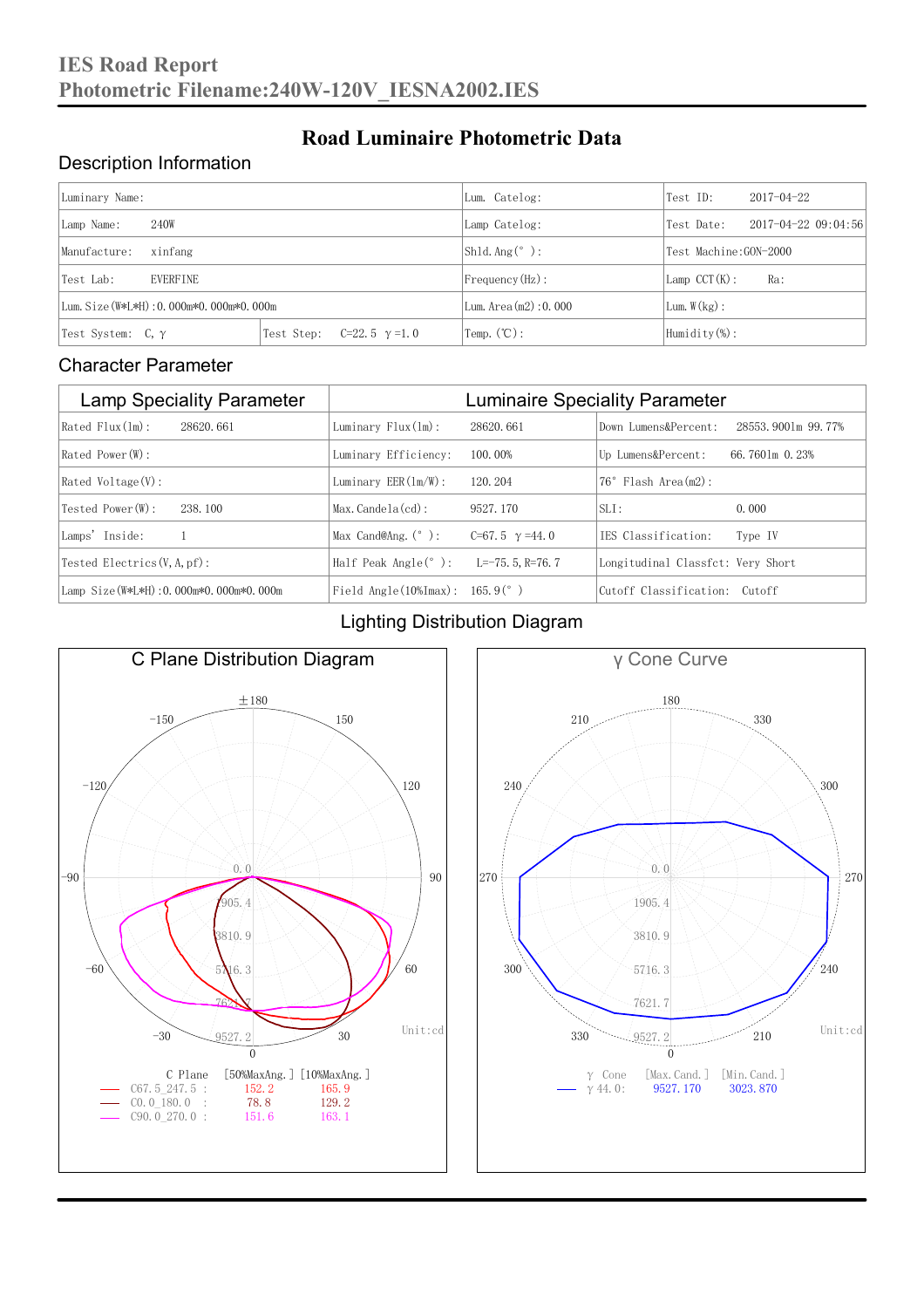### **2D Plane Light Intensity Distribution Curve**

| Lum. Name:           | Lum.Catelog:          | $Test ID: 2017-04-22$          |
|----------------------|-----------------------|--------------------------------|
| Lamp Name:<br>240W   | Lamp Catelog:         | Test Lab: EVERFINE             |
| Manufacture: xinfang | Test Machine:GON-2000 | Test Date: 2017-04-22 09:04:56 |



C Plane Distribution Diagram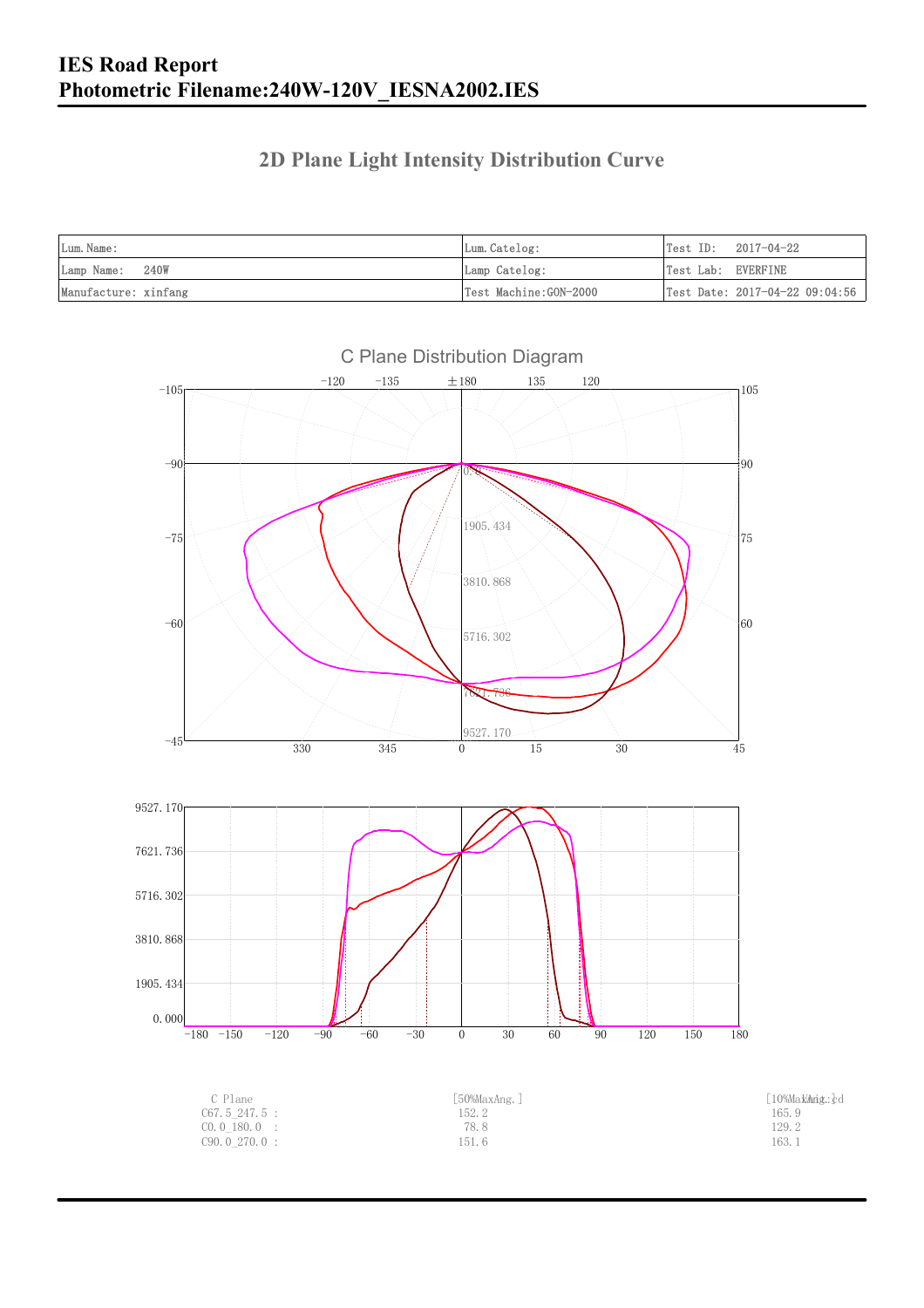## **3D Light Intensity Distribution Modal**

| Lum. Name:           | Lum.Catelog:          |                    | $\textsf{Test ID:} \quad 2017\text{--}04\text{--}22$ |
|----------------------|-----------------------|--------------------|------------------------------------------------------|
| Lamp Name: 240W      | Lamp Catelog:         | Test Lab: EVERFINE |                                                      |
| Manufacture: xinfang | Test Machine:GON-2000 |                    | Test Date: 2017-04-22 09:04:56                       |

#### 3D Light Intensity Distribution Modal

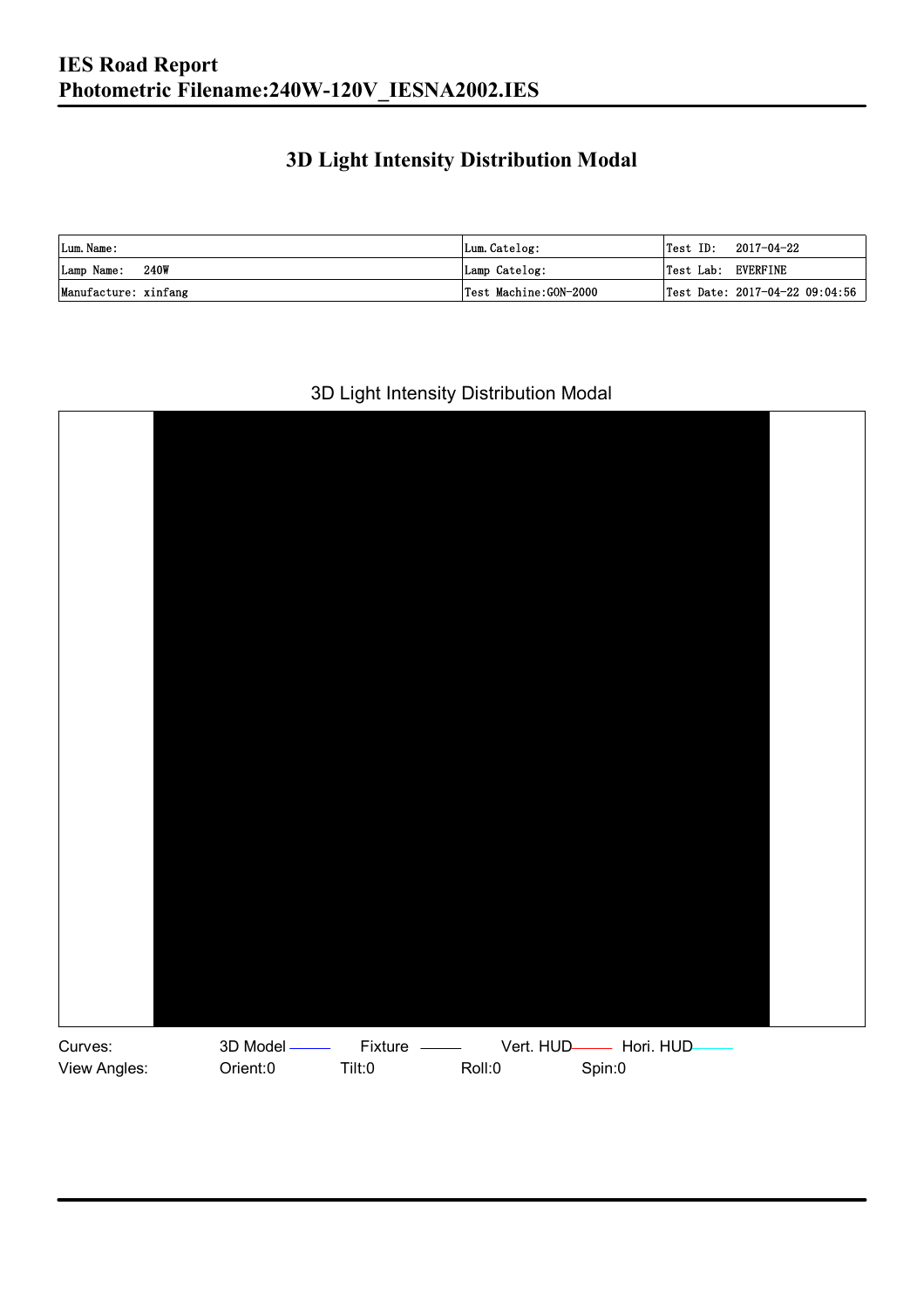#### **IES Road Report Photometric Filename:240W-120V\_IESNA2002.IES**

## **Zonal Flux Tabulation**

| Zone $(\gamma)$ | Zone Flux     | Sums Flux     | Zone%Lamp | Sums%Lamp | Zone $(\gamma)$ | Zone Flux     | Sums Flux | Zone%Lamp | Sums%Lamp |
|-----------------|---------------|---------------|-----------|-----------|-----------------|---------------|-----------|-----------|-----------|
|                 | $(\text{lm})$ | $(\text{lm})$ |           |           |                 | $(\text{lm})$ | (1m)      |           |           |
| $0.0-1.0$       | 7.23          | 7.23          | 0.03      | 0.03      | $45.0 - 46.0$   | 528.09        | 528.09    | 1.85      | 1.85      |
| $1.0 - 2.0$     | 21.68         | 28.91         | 0.08      | 0.10      | 46.0 $-47.0$    | 532.25        | 1060.34   | 1.86      | 3.70      |
| $2.0 - 3.0$     | 36.09         | 65.00         | 0.13      | 0.23      | $47.0 - 48.0$   | 535.82        | 1596.16   | 1.87      | 5.58      |
| $3.0 - 4.0$     | 50.45         | 115.45        | 0.18      | 0.40      | 48.0-49.0       | 538.72        | 2134.88   | 1.88      | 7.46      |
| $4.0 - 5.0$     | 64.74         | 180.19        | 0.23      | 0.63      | 49.0 $-50.0$    | 540.88        | 2675.76   | 1.89      | 9.35      |
| $5.0 - 6.0$     | 78.95         | 259.14        | 0.28      | 0.91      | $50.0 - 51.0$   | 542.20        | 3217.96   | 1.89      | 11.24     |
| $6.0 - 7.0$     | 93.06         | 352.20        | 0.33      | 1.23      | $51.0 - 52.0$   | 542.57        | 3760.53   | 1.90      | 13.14     |
| $7.0 - 8.0$     | 107.06        | 459.25        | 0.37      | 1.60      | $52.0 - 53.0$   | 542.08        | 4302.61   | 1.89      | 15.03     |
| $8.0 - 9.0$     | 120.97        | 580.22        | 0.42      | 2.03      | $53.0 - 54.0$   | 540.65        | 4843.26   | 1.89      | 16.92     |
| $9.0 - 10.0$    | 134.77        | 715.00        | 0.47      | 2.50      | $54.0 - 55.0$   | 538.17        | 5381.44   | 1.88      | 18.80     |
| $10.0 - 11.0$   | 148.48        | 863.47        | 0.52      | 3.02      | $55.0 - 56.0$   | 534.45        | 5915.89   | 1.87      | 20.67     |
| $11.0 - 12.0$   | 162.08        | 1025.56       | 0.57      | 3.58      | $56.0 - 57.0$   | 529.32        | 6445.21   | 1.85      | 22.52     |
| $12.0 - 13.0$   | 175.60        | 1201.16       | 0.61      | 4.20      | $57.0 - 58.0$   | 522.70        | 6967.91   | 1.83      | 24.35     |
| $13.0 - 14.0$   | 189.03        | 1390.19       | 0.66      | 4.86      | $58.0 - 59.0$   | 514.57        | 7482.48   | 1.80      | 26.14     |
| $14.0 - 15.0$   | 202.40        | 1592.59       | 0.71      | 5.56      | $59.0 - 60.0$   | 505.41        | 7987.89   | 1.77      | 27.91     |
| $15.0 - 16.0$   | 215.70        | 1808.29       | 0.75      | 6.32      | $60.0 - 61.0$   | 495.26        | 8483.15   | 1.73      | 29.64     |
| $16.0 - 17.0$   | 228.98        | 2037.27       | 0.80      | 7.12      | $61.0 - 62.0$   | 483.90        | 8967.05   | 1.69      | 31.33     |
| $17.0 - 18.0$   | 242.22        | 2279.49       | 0.85      | 7.96      | $62.0 - 63.0$   | 471.63        | 9438.68   | 1.65      | 32.98     |
| $18.0 - 19.0$   | 255.43        | 2534.92       | 0.89      | 8.86      | $63.0 - 64.0$   | 458.49        | 9897.17   | 1.60      | 34.58     |
| $19.0 - 20.0$   | 268.62        | 2803.54       | 0.94      | 9.80      | $64.0 - 65.0$   | 444.93        | 10342.10  | 1.55      | 36.14     |
| $20.0 - 21.0$   | 281.77        | 3085.30       | 0.98      | 10.78     | $65.0 - 66.0$   | 431.83        | 10773.93  | 1.51      | 37.64     |
| $21.0 - 22.0$   | 294.87        | 3380.18       | 1.03      | 11.81     | $66.0 - 67.0$   | 418.94        | 11192.87  | 1.46      | 39.11     |
| $22.0 - 23.0$   | 307.89        | 3688.07       | 1.08      | 12.89     | $67.0 - 68.0$   | 406.21        | 11599.08  | 1.42      | 40.53     |
| $23.0 - 24.0$   | 320.81        | 4008.88       | 1.12      | 14.01     | $68.0 - 69.0$   | 394.05        | 11993.13  | 1.38      | 41.90     |
| $24.0 - 25.0$   | 333.59        | 4342.47       | 1.17      | 15.17     | 69.0-70.0       | 381.76        | 12374.89  | 1.33      | 43.24     |
| $25.0 - 26.0$   | 346.16        | 4688.63       | 1.21      | 16.38     | $70.0 - 71.0$   | 368.15        | 12743.03  | 1.29      | 44.52     |
| $26.0 - 27.0$   | 358.52        | 5047.16       | 1.25      | 17.63     | $71.0 - 72.0$   | 352.98        | 13096.01  | 1.23      | 45.76     |
| $27.0 - 28.0$   | 370.72        | 5417.88       | 1.30      | 18.93     | $72.0 - 73.0$   | 335.71        | 13431.73  | 1.17      | 46.93     |
| 28.0-29.0       | 382.67        | 5800.54       | 1.34      | 20.27     | $73.0 - 74.0$   | 315.99        | 13747.71  | 1.10      | 48.03     |
| 29.0-30.0       | 394.36        | 6194.90       | 1.38      | 21.64     | 74.0-75.0       | 292.31        | 14040.02  | $1.02\,$  | 49.06     |
| $30.0 - 31.0$   | 405.80        | 6600.70       | 1.42      | 23.06     | $75.0 - 76.0$   | 263.13        | 14303.16  | 0.92      | 49.97     |
| $31.0 - 32.0$   | 416.91        | 7017.60       | 1.46      | 24.52     | $76.0 - 77.0$   | 229.68        | 14532.84  | 0.80      | 50.78     |
| $32.0 - 33.0$   | 427.64        | 7445.24       | 1.49      | 26.01     | $77.0 - 78.0$   | 195.25        | 14728.08  | 0.68      | 51.46     |
| $33.0 - 34.0$   | 438.00        | 7883.24       | 1.53      | 27.54     | 78.0-79.0       | 160.71        | 14888.79  | 0.56      | 52.02     |
| $34.0 - 35.0$   | 448.04        | 8331.28       | 1.57      | 29.11     | $79.0 - 80.0$   | 125.04        | 15013.84  | 0.44      | 52.46     |
| $35.0 - 36.0$   | 457.70        | 8788.99       | 1.60      | 30.71     | $80.0 - 81.0$   | 93.30         | 15107.14  | 0.33      | 52.78     |
| $36.0 - 37.0$   | 466.92        | 9255.91       | 1.63      | 32.34     | $81.0 - 82.0$   | 68.95         | 15176.09  | 0.24      | 53.02     |
| $37.0 - 38.0$   | 475.65        | 9731.55       | 1.66      | 34.00     | $82.0 - 83.0$   | 49.14         | 15225.23  | 0.17      | 53.20     |
| $38.0 - 39.0$   | 483.83        | 10215.38      | 1.69      | 35.69     | 83.0-84.0       | 31.87         | 15257.10  | 0.11      | 53.31     |
| $39.0 - 40.0$   | 491.53        | 10706.91      | 1.72      | 37.41     | 84.0-85.0       | 17.89         | 15274.99  | 0.06      | 53.37     |
| $40.0 - 41.0$   | 498.81        | 11205.72      | 1.74      | 39.15     | 85.0-86.0       | 8.38          | 15283.37  | 0.03      | 53.40     |
| $41.0 - 42.0$   | 505.65        | 11711.37      | 1.77      | 40.92     | $86.0 - 87.0$   | 3.21          | 15286.58  | 0.01      | 53.41     |
| $42.0 - 43.0$   | 512.05        | 12223.42      | 1.79      | 42.71     | $87.0 - 88.0$   | 1.28          | 15287.86  | 0.00      | 53.42     |
| $43.0 - 44.0$   | 517.92        | 12741.34      | 1.81      | 44.52     | 88.0-89.0       | 0.81          | 15288.67  | 0.00      | 53.42     |
| $44.0 - 45.0$   | 523.28        | 13264.62      | 1.83      | 46.35     | $89.0 - 90.0$   | 0.61          | 15289.28  | 0.00      | 53.42     |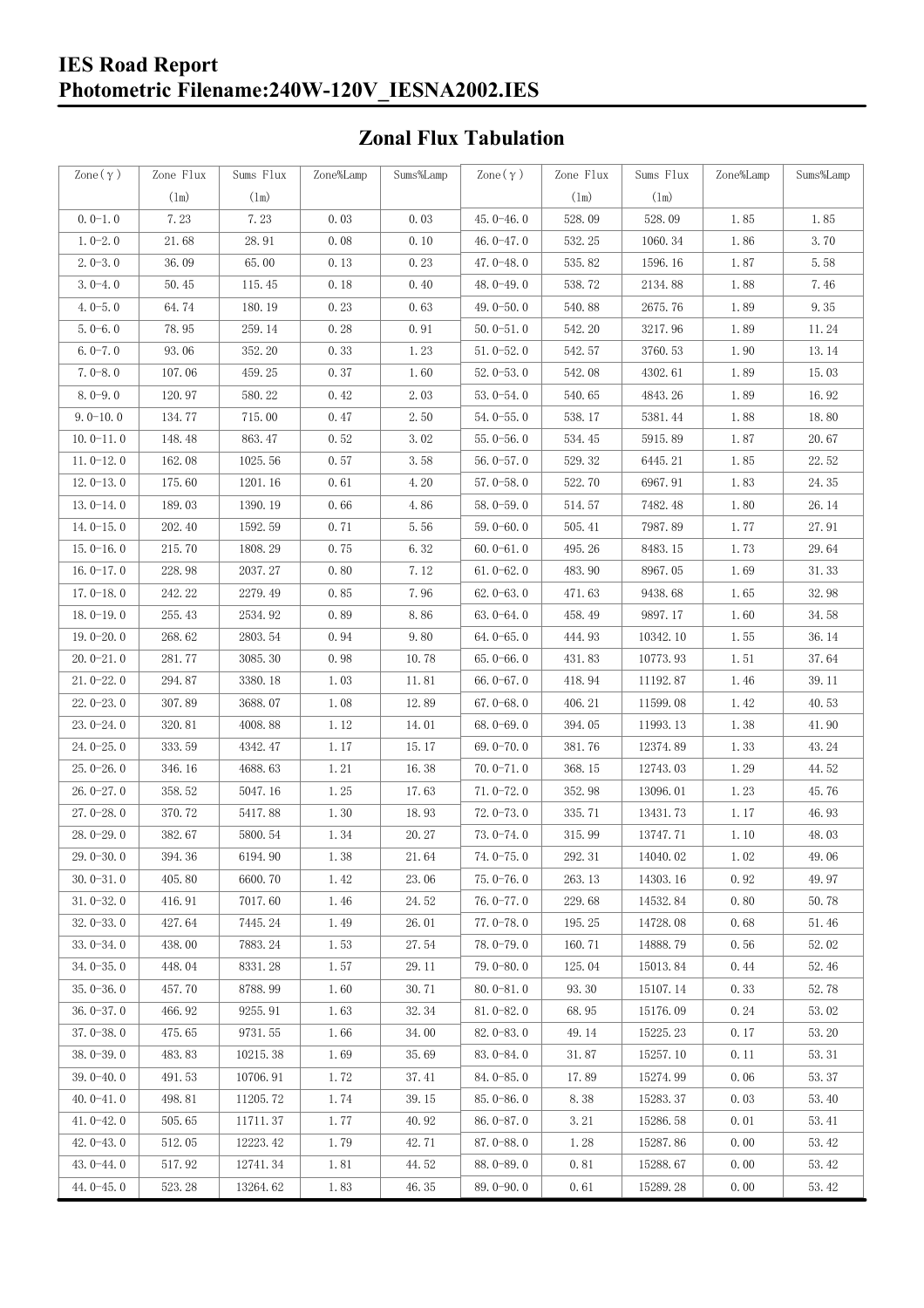## **IES Road Report Photometric Filename:240W-120V\_IESNA2002.IES**

# **Zonal Flux Tabulation - (Cont.)**

| Zone $(\gamma)$ | Zone Flux | Sums Flux | Zone%Lamp | Sums%Lamp | Zone $(\gamma)$ | Zone Flux | Sums Flux | Zone%Lamp | Sums%Lamp |
|-----------------|-----------|-----------|-----------|-----------|-----------------|-----------|-----------|-----------|-----------|
|                 | (1m)      | (1m)      |           |           |                 | (1m)      | $(\ln)$   |           |           |
| $90.0 - 91.0$   | 0.55      | 0.55      | 0.00      | 0.00      | $135.0 - 136.0$ | 1.03      | 1.03      | 0.00      | 0.00      |
| $91.0 - 92.0$   | 0.54      | 1.09      | 0.00      | 0.00      | 136.0-137.0     | 1.01      | 2.03      | 0.00      | 0.01      |
| $92.0 - 93.0$   | 0.54      | 1.62      | 0.00      | 0.01      | $137.0 - 138.0$ | 0.99      | 3.03      | 0.00      | 0.01      |
| 93.0-94.0       | 0.55      | 2.17      | 0.00      | 0.01      | 138.0-139.0     | 0.97      | 3.99      | 0.00      | 0.01      |
| $94.0 - 95.0$   | 0.56      | 2.73      | 0.00      | 0.01      | 139.0-140.0     | 0.95      | 4.94      | 0.00      | 0.02      |
| $95.0 - 96.0$   | 0.58      | 3.31      | 0.00      | 0.01      | $140.0 - 141.0$ | 0.93      | 5.87      | 0.00      | 0.02      |
| $96.0 - 97.0$   | 0.60      | 3.90      | 0.00      | 0.01      | 141.0-142.0     | 0.91      | 6.78      | 0.00      | 0.02      |
| $97.0 - 98.0$   | 0.62      | 4.52      | 0.00      | 0.02      | 142.0-143.0     | 0.88      | 7.66      | 0.00      | 0.03      |
| $98.0 - 99.0$   | 0.64      | 5.16      | 0.00      | 0.02      | 143.0-144.0     | 0.85      | 8.51      | 0.00      | 0.03      |
| $99.0 - 100.0$  | 0.67      | 5.83      | 0.00      | 0.02      | 144.0-145.0     | 0.82      | 9.32      | 0.00      | 0.03      |
| $100.0 - 101.0$ | 0.69      | 6.52      | 0.00      | 0.02      | $145.0 - 146.0$ | 0.80      | 10.12     | 0.00      | 0.04      |
| $101.0 - 102.0$ | 0.73      | 7.25      | 0.00      | 0.03      | 146.0-147.0     | 0.79      | 10.92     | 0.00      | 0.04      |
| $102.0 - 103.0$ | 0.76      | 8.01      | 0.00      | 0.03      | 147.0-148.0     | 0.79      | 11.71     | 0.00      | 0.04      |
| $103.0 - 104.0$ | 0.79      | 8.80      | 0.00      | 0.03      | 148.0-149.0     | 0.78      | 12.48     | 0.00      | 0.04      |
| $104.0 - 105.0$ | 0.83      | 9.64      | 0.00      | 0.03      | $149.0 - 150.0$ | 0.76      | 13.25     | 0.00      | 0.05      |
| $105.0 - 106.0$ | 0.87      | 10.51     | 0.00      | 0.04      | $150.0 - 151.0$ | 0.74      | 13.99     | 0.00      | 0.05      |
| $106.0 - 107.0$ | 0.91      | 11.43     | 0.00      | 0.04      | $151.0 - 152.0$ | 0.71      | 14.70     | 0.00      | 0.05      |
| $107.0 - 108.0$ | 0.95      | 12.38     | 0.00      | 0.04      | $152.0 - 153.0$ | 0.69      | 15.39     | 0.00      | 0.05      |
| $108.0 - 109.0$ | 0.98      | 13.36     | 0.00      | 0.05      | $153.0 - 154.0$ | 0.66      | 16.04     | 0.00      | 0.06      |
| $109.0 - 110.0$ | 1.01      | 14.38     | 0.00      | 0.05      | 154.0-155.0     | 0.63      | 16.68     | 0.00      | 0.06      |
| $110.0 - 111.0$ | 1.04      | 15.42     | 0.00      | 0.05      | $155.0 - 156.0$ | 0.60      | 17.28     | 0.00      | 0.06      |
| $111.0 - 112.0$ | 1.06      | 16.48     | 0.00      | 0.06      | $156.0 - 157.0$ | 0.58      | 17.86     | 0.00      | 0.06      |
| $112.0 - 113.0$ | 1.07      | 17.55     | 0.00      | 0.06      | $157.0 - 158.0$ | 0.55      | 18.41     | 0.00      | 0.06      |
| $113.0 - 114.0$ | 1.08      | 18.64     | 0.00      | 0.07      | 158.0-159.0     | 0.53      | 18.94     | 0.00      | 0.07      |
| $114.0 - 115.0$ | 1.09      | 19.73     | 0.00      | 0.07      | $159.0 - 160.0$ | 0.50      | 19.45     | 0.00      | 0.07      |
| $115.0 - 116.0$ | 1.08      | 20.81     | 0.00      | 0.07      | $160.0 - 161.0$ | 0.48      | 19.93     | 0.00      | 0.07      |
| $116.0 - 117.0$ | 1.08      | 21.89     | 0.00      | 0.08      | $161.0 - 162.0$ | 0.46      | 20.39     | 0.00      | 0.07      |
| $117.0 - 118.0$ | 1.08      | 22.96     | 0.00      | 0.08      | $162.0 - 163.0$ | 0.43      | 20.82     | 0.00      | 0.07      |
| $118.0 - 119.0$ | 1.09      | 24.05     | 0.00      | 0.08      | $163.0 - 164.0$ | 0.41      | 21.23     | 0.00      | 0.07      |
| 119.0-120.0     | 1.11      | 25.15     | 0.00      | 0.09      | 164.0-165.0     | 0.39      | 21.62     | 0.00      | 0.08      |
| $120.0 - 121.0$ | 1.13      | 26.28     | 0.00      | 0.09      | $165.0 - 166.0$ | 0.36      | 21.98     | 0.00      | 0.08      |
| $121.0 - 122.0$ | 1.14      | 27.43     | 0.00      | 0.10      | $166.0 - 167.0$ | 0.35      | 22.33     | 0.00      | 0.08      |
| $122.0 - 123.0$ | 1.15      | 28.58     | 0.00      | 0.10      | $167.0 - 168.0$ | 0.34      | 22.67     | 0.00      | 0.08      |
| $123.0 - 124.0$ | 1.15      | 29.73     | 0.00      | 0.10      | $168.0 - 169.0$ | 0.33      | 23.00     | 0.00      | 0.08      |
| $124.0 - 125.0$ | 1.14      | 30.87     | 0.00      | 0.11      | 169.0-170.0     | 0.31      | 23.31     | 0.00      | 0.08      |
| $125.0 - 126.0$ | 1.15      | 32.02     | 0.00      | 0.11      | $170.0 - 171.0$ | 0.29      | 23.60     | 0.00      | 0.08      |
| $126.0 - 127.0$ | 1.15      | 33.17     | 0.00      | 0.12      | 171.0-172.0     | 0.27      | 23.86     | 0.00      | 0.08      |
| $127.0 - 128.0$ | 1.14      | 34.31     | 0.00      | 0.12      | $172.0 - 173.0$ | 0.24      | 24.10     | 0.00      | 0.08      |
| $128.0 - 129.0$ | 1.13      | 35.44     | 0.00      | 0.12      | 173.0-174.0     | 0.20      | 24.30     | 0.00      | 0.08      |
| $129.0 - 130.0$ | 1.11      | 36.56     | 0.00      | 0.13      | 174.0-175.0     | 0.17      | 24.48     | 0.00      | 0.09      |
| $130.0 - 131.0$ | 1.10      | 37.66     | 0.00      | 0.13      | $175.0 - 176.0$ | 0.14      | 24.62     | 0.00      | 0.09      |
| $131.0 - 132.0$ | 1.08      | 38.74     | 0.00      | 0.14      | 176.0-177.0     | 0.11      | 24.73     | 0.00      | 0.09      |
| $132.0 - 133.0$ | 1.06      | 39.80     | 0.00      | 0.14      | $177.0 - 178.0$ | 0.08      | 24.81     | 0.00      | 0.09      |
| $133.0 - 134.0$ | 1.05      | 40.85     | 0.00      | 0.14      | 178.0-179.0     | 0.05      | 24.86     | 0.00      | 0.09      |
| $134.0 - 135.0$ | 1.04      | 41.89     | 0.00      | 0.15      | $179.0 - 180.0$ | 0.02      | 24.87     | 0.00      | 0.09      |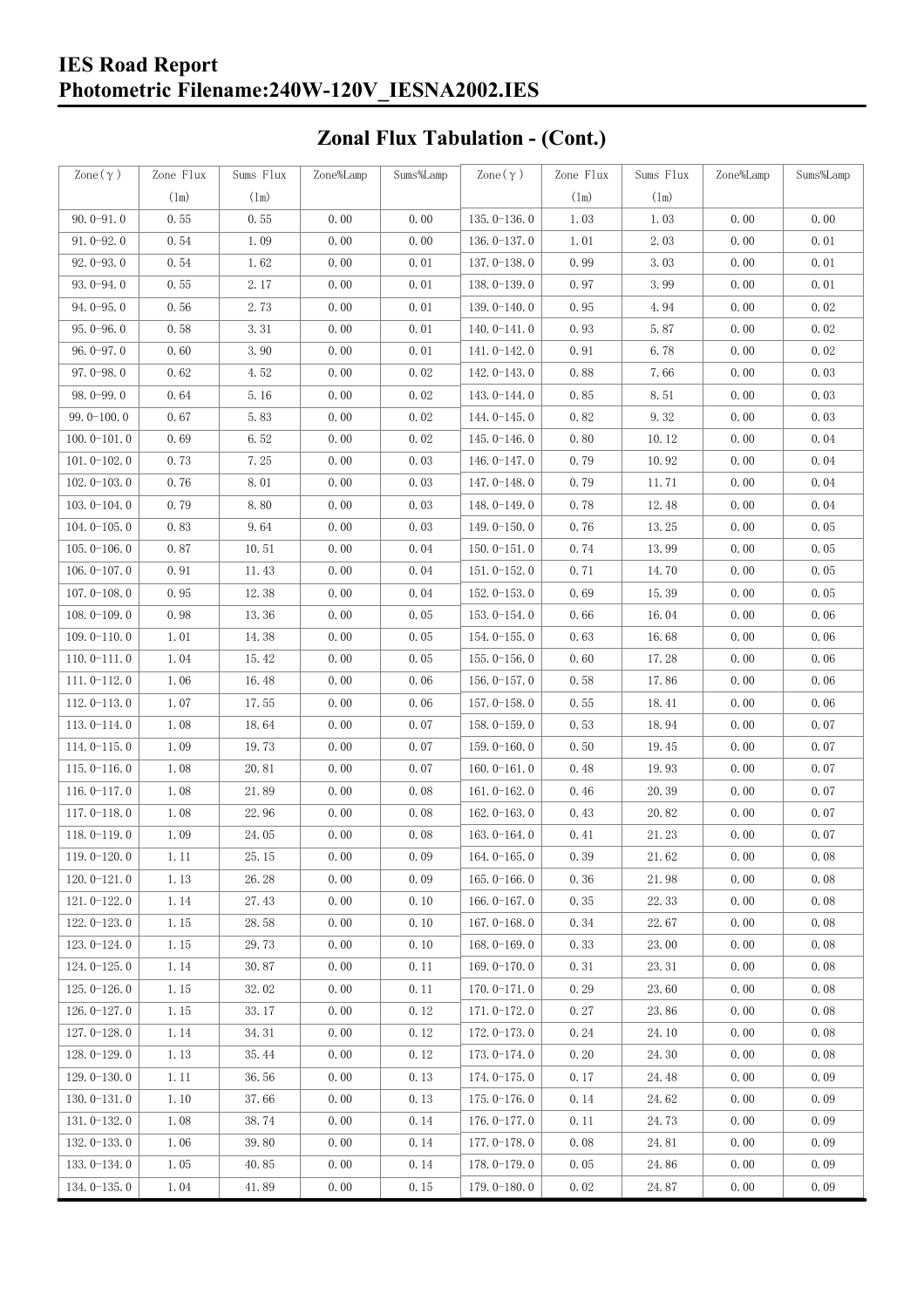### **Rectangle ISO Lighting Intensity Diagram**

| Lum. Name:           | Lum.Catelog:          | $\textsf{Test ID:} \quad 2017-04-22$           |
|----------------------|-----------------------|------------------------------------------------|
| 240W<br>Lamp Name:   | Lamp Catelog:         | Test Lab: EVERFINE                             |
| Manufacture: xinfang | Test Machine:GON-2000 | $\vert$ Test Date: 2017-04-22 09:04:56 $\vert$ |



Maximum Cand.@Angle: H=15.4°, V=41.7°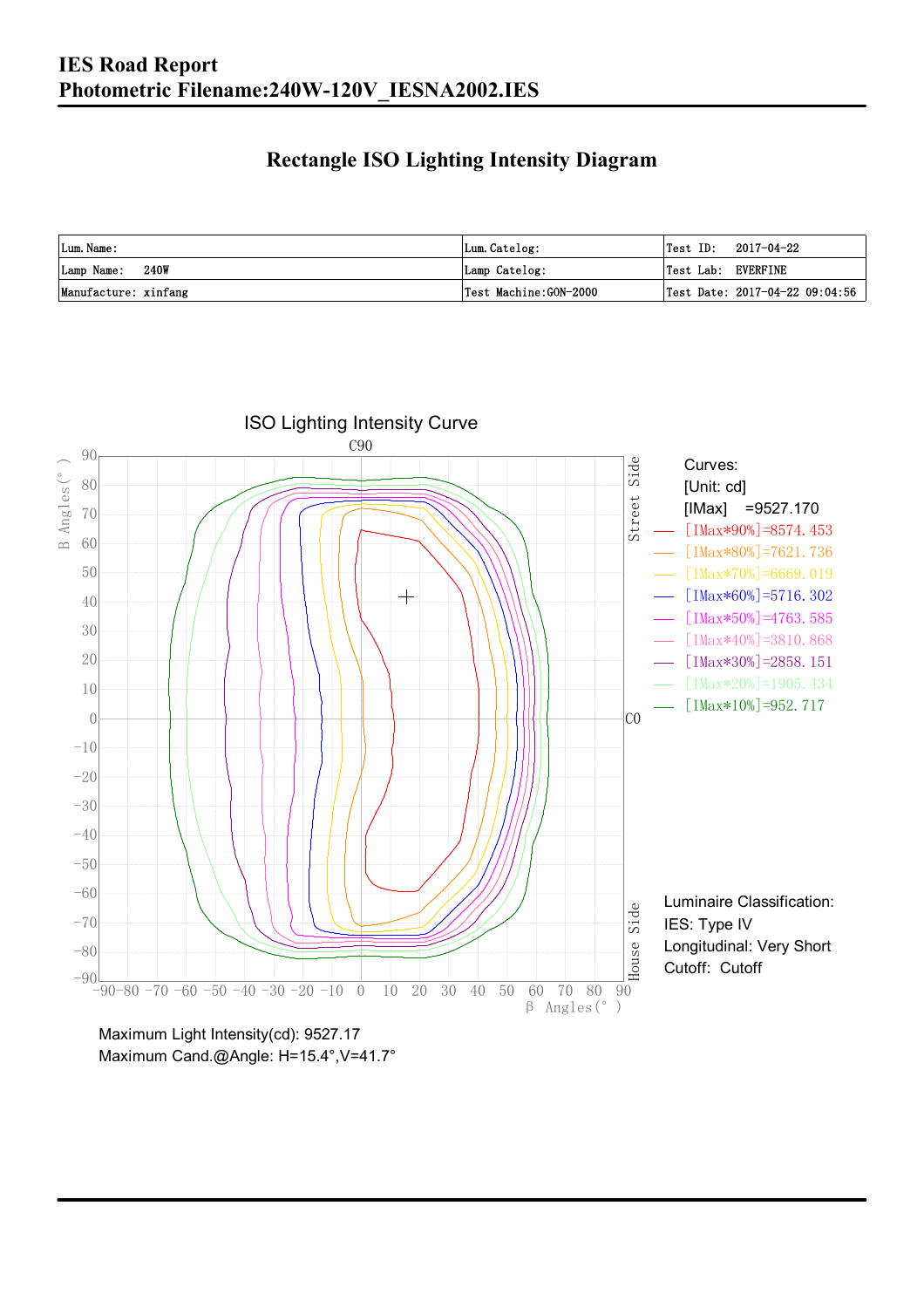## **Round ISO Lighting Intensity Diagram**

| Lum. Name:           | Lum.Catelog:          | 2017-04-22<br>Test ID:                         |
|----------------------|-----------------------|------------------------------------------------|
| 240W<br>Lamp Name:   | Lamp Catelog:         | Test Lab: EVERFINE                             |
| Manufacture: xinfang | Test Machine:GON-2000 | $\vert$ Test Date: 2017-04-22 09:04:56 $\vert$ |

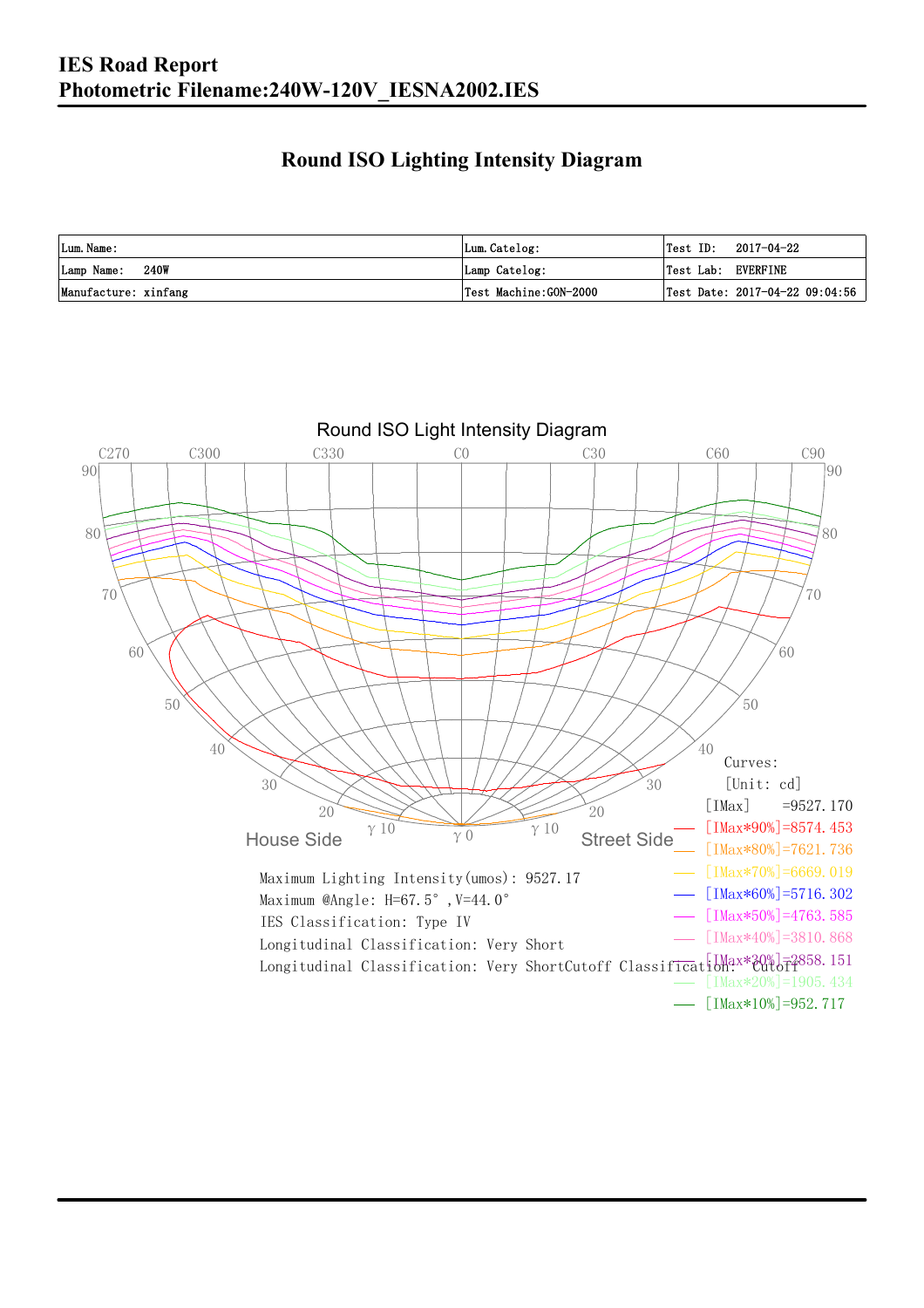### **Plane ISO-Illuminance Diagram**

| Lum. Name:           | Lum.Catelog:          | $\textsf{Test ID:} \quad 2017-04-22$           |
|----------------------|-----------------------|------------------------------------------------|
| 240W<br>Lamp Name:   | Lamp Catelog:         | Test Lab: EVERFINE                             |
| Manufacture: xinfang | Test Machine:GON-2000 | $\vert$ Test Date: 2017-04-22 09:04:56 $\vert$ |



#### Plane ISO-Illuminance Curve

Working Plane Maximum Illuminance(lx): 900.95 Working Plane Maximum Illuminance Position(d/h):H0.0 V0.2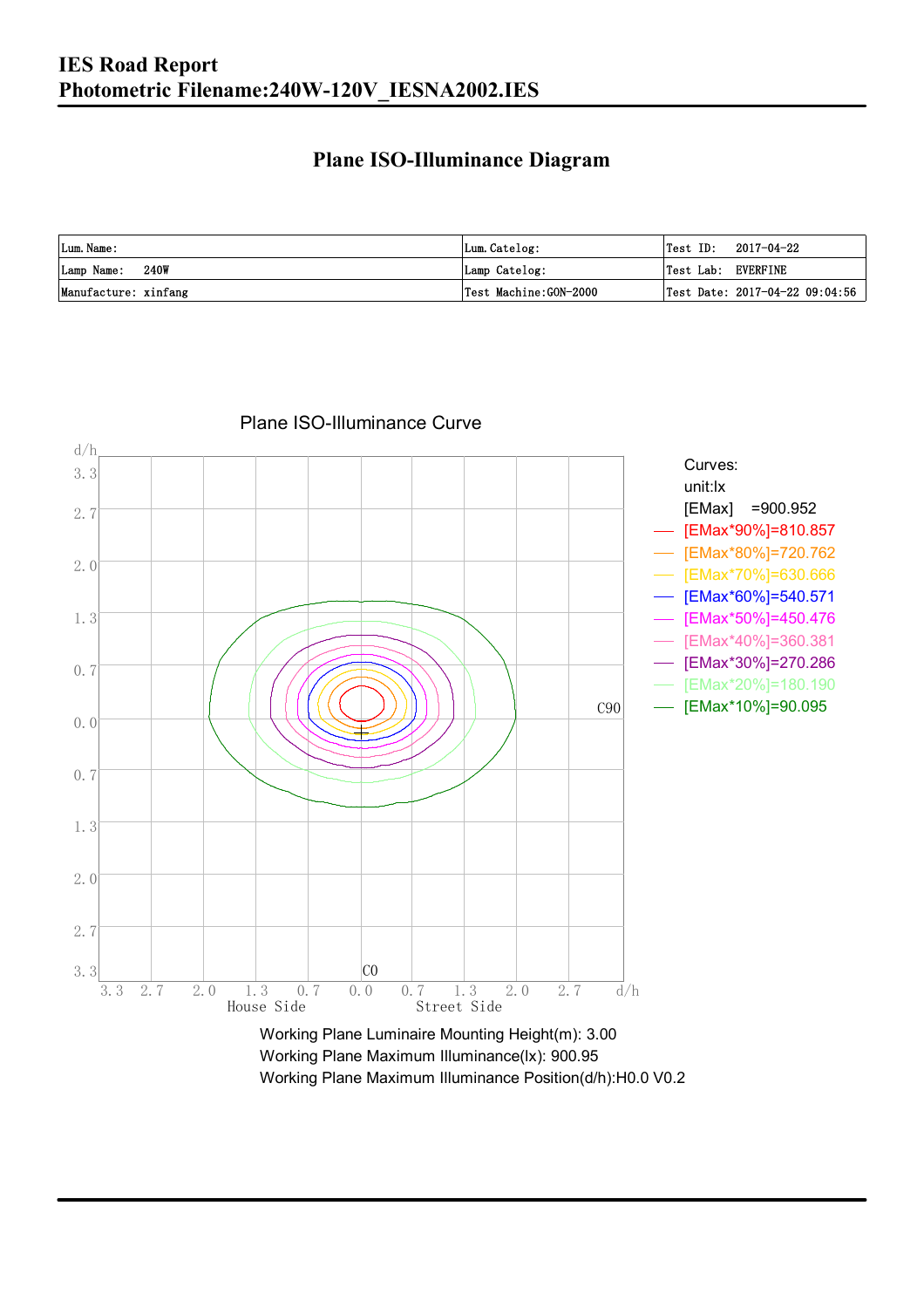## **3D Plane ISO Illuminance Diagram**

| Lum. Name:           | Lum.Catelog:          |                    | $\textsf{Test ID:} \quad 2017-04-22$ |
|----------------------|-----------------------|--------------------|--------------------------------------|
| Lamp Name: 240W      | Lamp Catelog:         | Test Lab: EVERFINE |                                      |
| Manufacture: xinfang | Test Machine:GON-2000 |                    | Test Date: 2017-04-22 09:04:56       |

#### 3D Plane Illuminance Modal

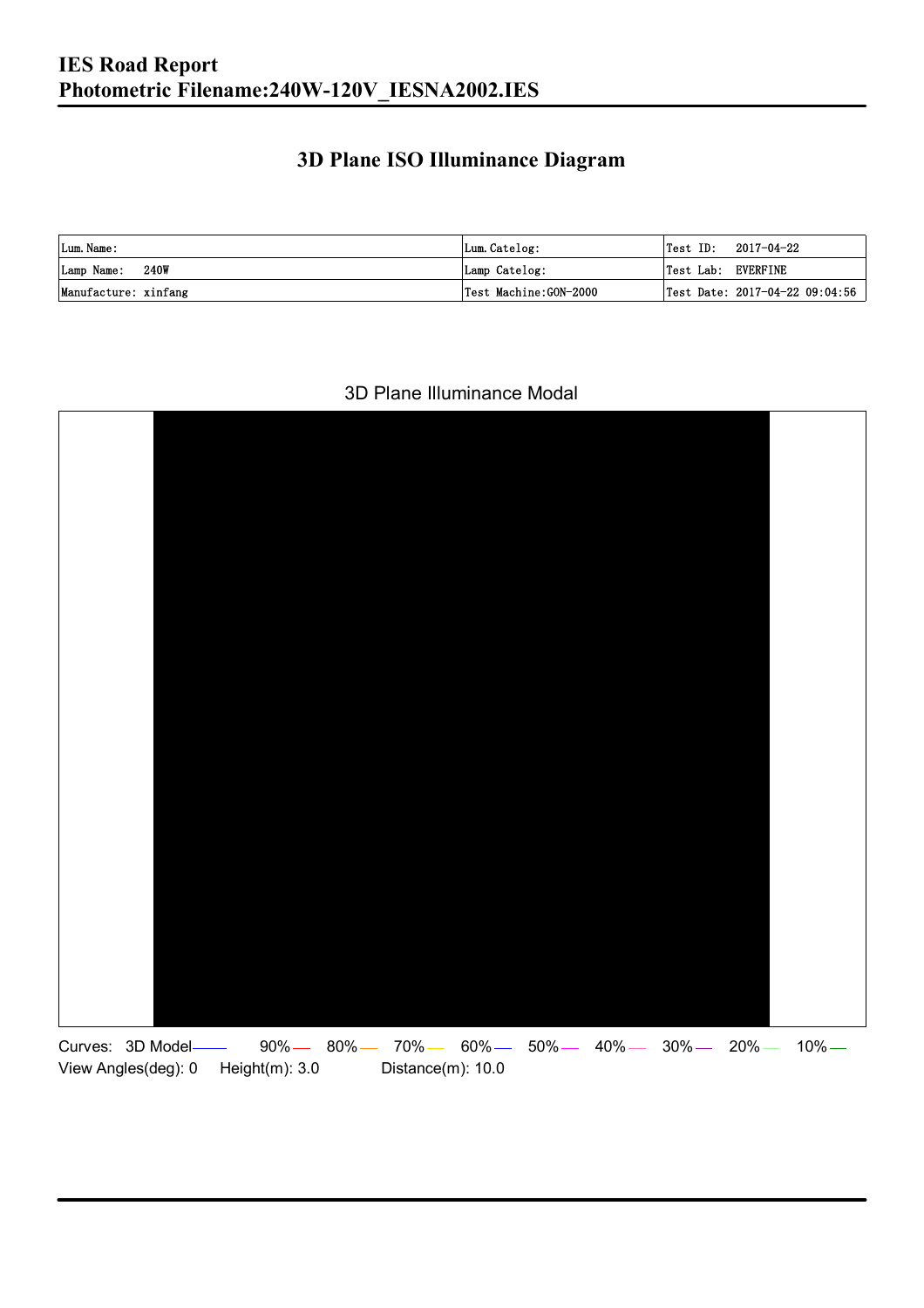### **Space ISO Illuminance Diagram**

| Lum. Name:           | Lum.Catelog:          | $\textsf{Test ID:} \quad 2017-04-22$           |
|----------------------|-----------------------|------------------------------------------------|
| 240W<br>Lamp Name:   | Lamp Catelog:         | Test Lab: EVERFINE                             |
| Manufacture: xinfang | Test Machine:GON-2000 | $\vert$ Test Date: 2017-04-22 09:04:56 $\vert$ |



Space ISO Illuminance Curve

Space Plane Maximum Illuminance and @Angle:8108.57lx,10.0deg Plane Maximum Lighting Intensity and @Angle:9423.020cd,0eg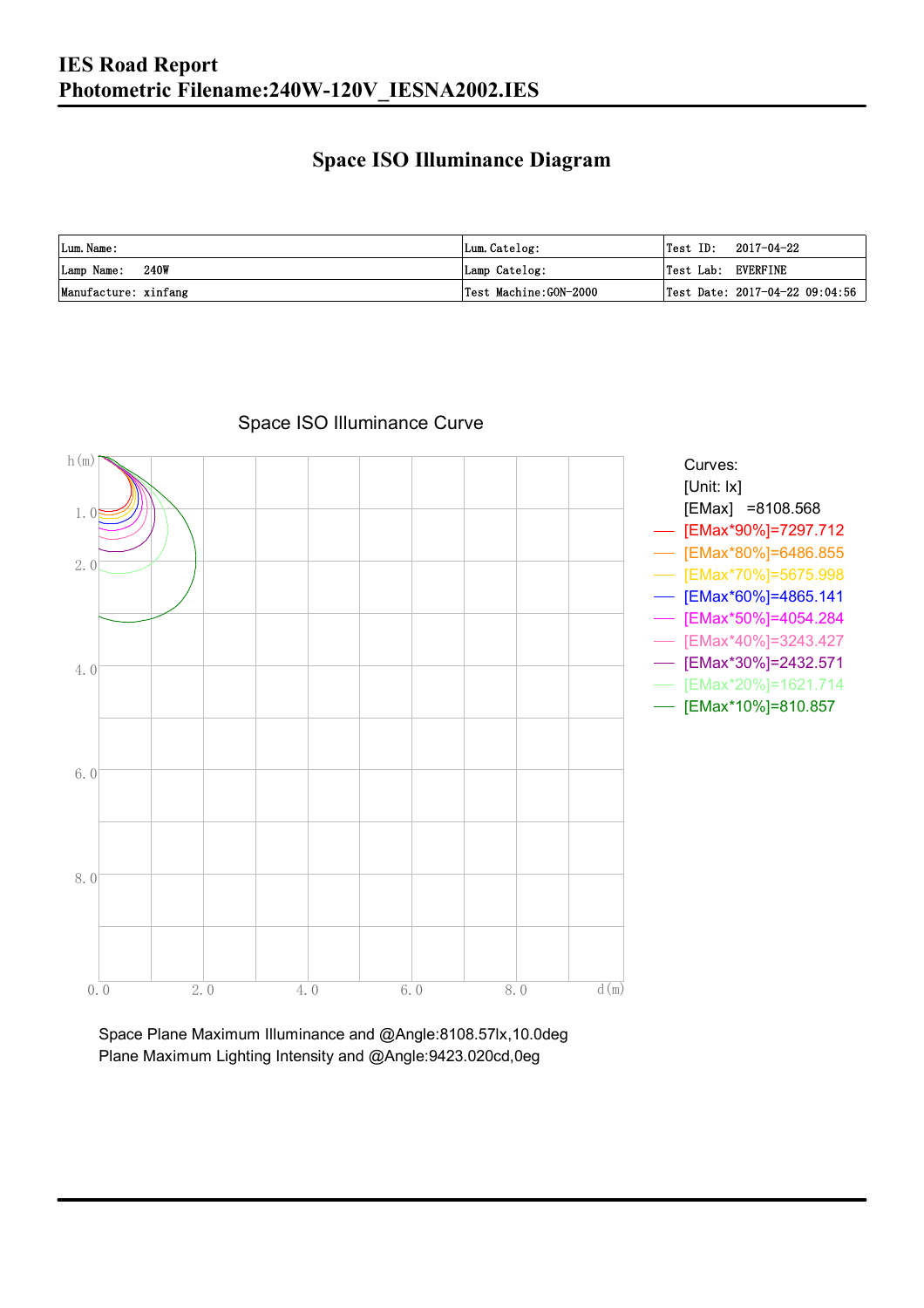### **Illuminance-Distance Diagram**

| Lum. Name:           | Lum.Catelog:          | 'Test ID:          | 2017-04-22                     |
|----------------------|-----------------------|--------------------|--------------------------------|
| Lamp Name: 240W      | Lamp Catelog:         | Test Lab: EVERFINE |                                |
| Manufacture: xinfang | Test Machine:GON-2000 |                    | Test Date: 2017-04-22 09:04:56 |

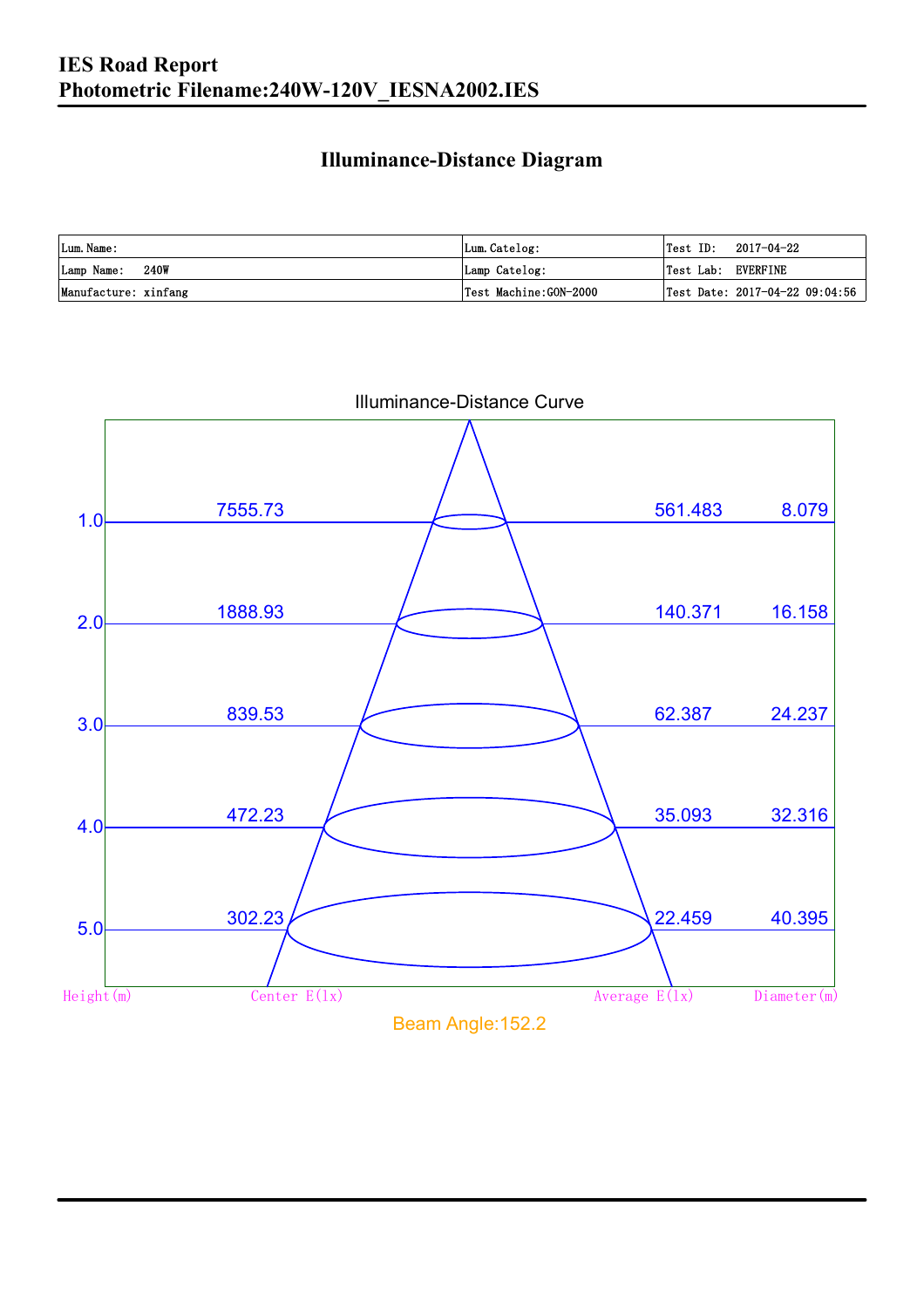## **Road Coefficient of Utilization Curves**

| Lum. Name:           | Lum.Catelog:          |                    | $\textsf{Test ID:} \quad 2017-04-22$ |
|----------------------|-----------------------|--------------------|--------------------------------------|
| Lamp Name: 240W      | Lamp Catelog:         | Test Lab: EVERFINE |                                      |
| Manufacture: xinfang | Test Machine:GON-2000 |                    | Test Date: 2017-04-22 09:04:56       |



Tilt Angles: Ang1(deg): 0 Ang2(deg): 5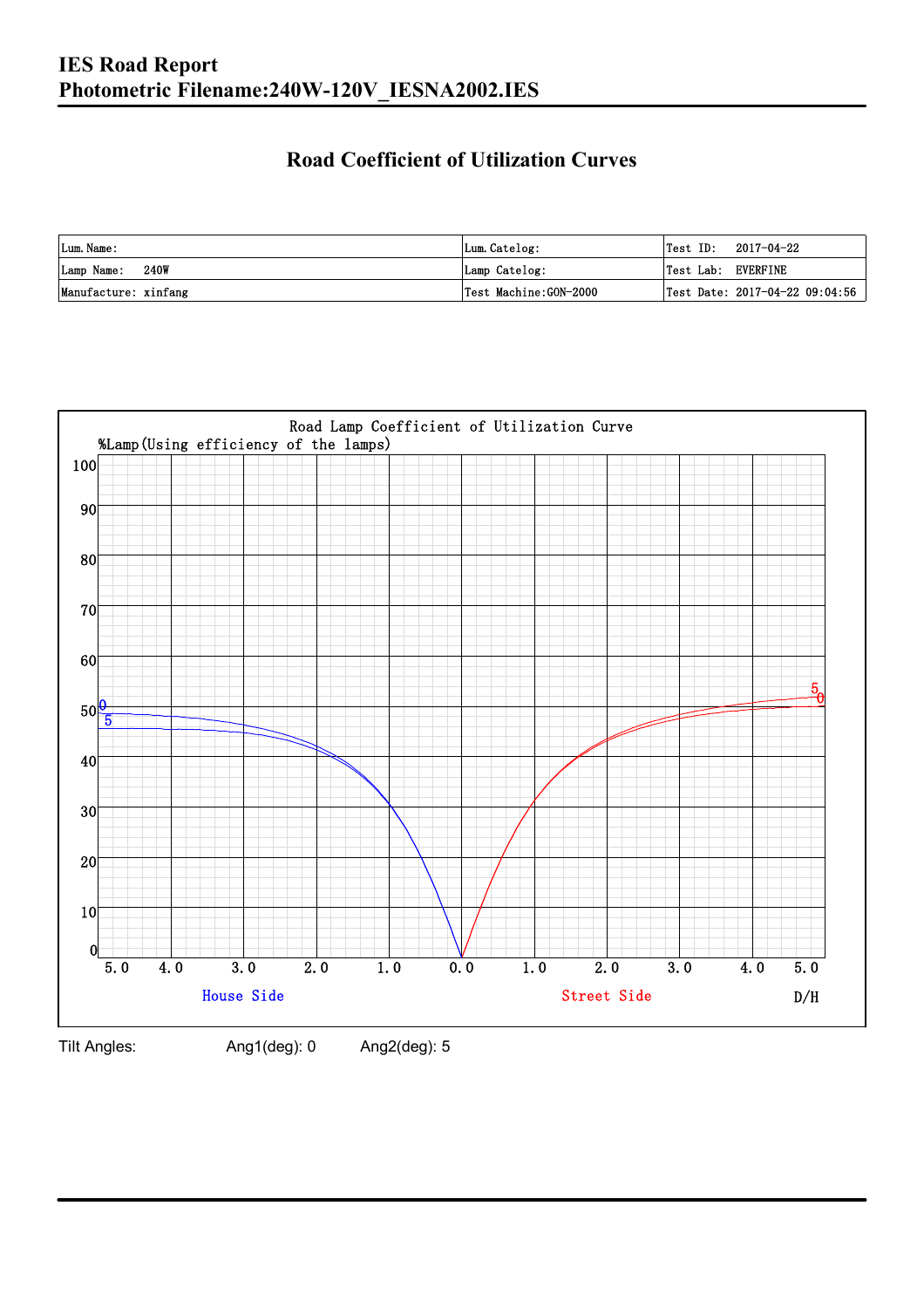### **IES Road Report Photometric Filename:240W-120V\_IESNA2002.IES**

## **Candela Tabulation**

| V/H           | CO.0    | C22.5   | C45.0   | C67.5   | C90.0   | C112.5  | C135.0  | C157.5  | C180.0  | C202.5  | C225.0  | C <sub>247.5</sub> |
|---------------|---------|---------|---------|---------|---------|---------|---------|---------|---------|---------|---------|--------------------|
| $\gamma$ 0.0  | 7555.73 | 7555.73 | 7555.73 | 7555.73 | 7555.73 | 7555.73 | 7555.73 | 7555.73 | 7555.73 | 7555.73 | 7555.73 | 7555.73            |
| $\gamma$ 1.0  | 7668.21 | 7661.64 | 7637.33 | 7601.40 | 7558.51 | 7517.54 | 7472.97 | 7444.61 | 7437.60 | 7446.29 | 7472.13 | 7507.89            |
| $\gamma$ 2.0  | 7776.39 | 7768.55 | 7715.68 | 7644.13 | 7561.24 | 7472.54 | 7388.19 | 7330.13 | 7311.31 | 7332.40 | 7379.65 | 7461.27            |
| $\gamma$ 3.0  | 7878.37 | 7871.22 | 7797.84 | 7684.37 | 7564.52 | 7425.58 | 7302.69 | 7211.74 | 7182.86 | 7212.93 | 7285.50 | 7411.76            |
| $\gamma$ 4.0  | 7975.77 | 7971.22 | 7878.98 | 7726.32 | 7566.68 | 7373.52 | 7209.99 | 7088.29 | 7043.66 | 7087.86 | 7184.27 | 7358.44            |
| $\gamma$ 5.0  | 8069.32 | 8059.54 | 7955.98 | 7770.04 | 7565.53 | 7320.52 | 7117.50 | 6960.91 | 6907.12 | 6962.63 | 7085.83 | 7300.02            |
| $\gamma$ 6.0  | 8162.69 | 8143.61 | 8026.10 | 7813.30 | 7562.13 | 7263.66 | 7023.86 | 6836.34 | 6771.95 | 6834.42 | 6986.49 | 7240.83            |
| $\gamma$ 7.0  | 8251.25 | 8228.54 | 8091.84 | 7853.47 | 7555.08 | 7206.32 | 6928.40 | 6714.10 | 6639.78 | 6705.33 | 6884.70 | 7179.47            |
| $\gamma$ 8.0  | 8333.85 | 8317.90 | 8157.67 | 7893.91 | 7551.21 | 7146.73 | 6830.36 | 6588.82 | 6504.11 | 6575.43 | 6782.08 | 7119.33            |
| $\gamma$ 9.0  | 8412.24 | 8403.34 | 8226.91 | 7937.59 | 7548.39 | 7089.58 | 6734.60 | 6458.02 | 6364.19 | 6443.13 | 6680.96 | 7066.02            |
| $\gamma$ 10.0 | 8489.65 | 8483.65 | 8296.81 | 7985.90 | 7544.16 | 7035.82 | 6641.34 | 6326.55 | 6210.87 | 6310.47 | 6584.28 | 7014.32            |
| $\gamma$ 11.0 | 8564.56 | 8557.49 | 8364.91 | 8035.03 | 7546.37 | 6986.28 | 6550.24 | 6196.70 | 6056.14 | 6177.84 | 6490.47 | 6962.09            |
| $\gamma$ 12.0 | 8636.30 | 8625.59 | 8429.34 | 8084.74 | 7551.97 | 6942.44 | 6460.18 | 6062.90 | 5909.12 | 6039.75 | 6400.81 | 6916.01            |
| $\gamma$ 13.0 | 8701.36 | 8697.25 | 8492.95 | 8136.61 | 7560.75 | 6901.83 | 6366.39 | 5927.52 | 5767.92 | 5909.23 | 6302.58 | 6868.91            |
| $\gamma$ 14.0 | 8764.59 | 8760.44 | 8558.17 | 8189.09 | 7582.27 | 6870.35 | 6271.51 | 5795.34 | 5631.17 | 5781.41 | 6202.73 | 6826.40            |
| $\gamma$ 15.0 | 8827.44 | 8816.57 | 8621.65 | 8242.26 | 7613.41 | 6838.62 | 6179.12 | 5673.77 | 5502.25 | 5657.92 | 6101.76 | 6787.27            |
| $\gamma$ 16.0 | 8893.85 | 8877.53 | 8684.66 | 8296.18 | 7647.94 | 6810.93 | 6082.38 | 5564.55 | 5381.20 | 5537.58 | 6002.80 | 6746.97            |
| $\gamma$ 17.0 | 8962.33 | 8932.52 | 8746.55 | 8350.57 | 7684.41 | 6787.62 | 5991.74 | 5460.60 | 5275.91 | 5421.81 | 5910.23 | 6712.04            |
| $\gamma$ 18.0 | 9026.35 | 8986.73 | 8801.60 | 8408.01 | 7727.27 | 6773.55 | 5908.33 | 5357.35 | 5174.01 | 5313.71 | 5814.23 | 6681.37            |
| $\gamma$ 19.0 | 9082.52 | 9041.30 | 8854.64 | 8468.70 | 7773.98 | 6763.56 | 5827.34 | 5264.03 | 5080.63 | 5211.66 | 5721.73 | 6653.30            |
| $\gamma$ 20.0 | 9136.94 | 9089.79 | 8908.13 | 8530.07 | 7822.35 | 6755.61 | 5750.34 | 5174.66 | 4986.84 | 5118.08 | 5632.70 | 6626.69            |
| $\gamma$ 21.0 | 9193.28 | 9133.75 | 8962.22 | 8593.52 | 7875.91 | 6743.16 | 5680.08 | 5085.03 | 4895.48 | 5028.56 | 5546.41 | 6600.42            |
| $\gamma$ 22.0 | 9242.19 | 9180.66 | 9017.32 | 8656.96 | 7930.60 | 6732.07 | 5616.09 | 5002.14 | 4803.72 | 4942.49 | 5473.60 | 6576.39            |
| $\gamma$ 23.0 | 9286.19 | 9226.91 | 9064.27 | 8723.42 | 7982.81 | 6718.46 | 5547.75 | 4920.90 | 4711.31 | 4855.74 | 5404.83 | 6551.67            |
| $\gamma$ 24.0 | 9333.95 | 9264.97 | 9111.80 | 8793.39 | 8049.22 | 6701.67 | 5479.94 | 4835.70 | 4617.50 | 4772.62 | 5338.48 | 6529.63            |
| $\gamma$ 25.0 | 9371.22 | 9296.96 | 9158.74 | 8862.97 | 8108.60 | 6683.30 | 5412.19 | 4749.45 | 4529.21 | 4686.52 | 5273.61 | 6502.08            |
| $\gamma$ 26.0 | 9397.27 | 9321.27 | 9195.48 | 8924.44 | 8163.77 | 6663.85 | 5346.92 | 4656.20 | 4450.24 | 4601.24 | 5208.47 | 6476.37            |
| $\gamma$ 27.0 | 9413.11 | 9338.86 | 9231.39 | 8985.27 | 8218.55 | 6646.56 | 5279.86 | 4566.84 | 4370.32 | 4516.80 | 5143.00 | 6447.64            |
| $\gamma$ 28.0 | 9423.02 | 9354.25 | 9265.61 | 9039.48 | 8273.46 | 6628.54 | 5223.02 | 4481.03 | 4290.39 | 4431.93 | 5074.97 | 6418.53            |
| $\gamma$ 29.0 | 9413.78 | 9362.28 | 9291.15 | 9093.85 | 8324.16 | 6606.32 | 5171.57 | 4398.79 | 4213.24 | 4350.49 | 5009.95 | 6390.43            |
| $\gamma$ 30.0 | 9395.50 | 9363.40 | 9317.74 | 9146.77 | 8383.79 | 6579.95 | 5117.65 | 4317.66 | 4134.34 | 4274.04 | 4948.53 | 6360.94            |
| $\gamma$ 31.0 | 9362.94 | 9354.22 | 9341.68 | 9200.24 | 8432.09 | 6549.73 | 5065.05 | 4241.43 | 4060.24 | 4201.25 | 4889.37 | 6327.14            |
| $\gamma$ 32.0 | 9321.96 | 9334.22 | 9356.15 | 9249.83 | 8481.11 | 6516.90 | 5013.01 | 4172.33 | 3984.49 | 4129.42 | 4832.59 | 6290.62            |
| $\gamma$ 33.0 | 9267.83 | 9302.96 | 9370.46 | 9290.81 | 8527.99 | 6481.49 | 4956.55 | 4103.99 | 3912.32 | 4058.78 | 4777.57 | 6253.14            |
| $\gamma$ 34.0 | 9207.37 | 9265.67 | 9388.28 | 9325.11 | 8570.67 | 6454.90 | 4901.40 | 4035.59 | 3838.92 | 3989.59 | 4725.57 | 6211.71            |
| $\gamma$ 35.0 | 9132.39 | 9213.67 | 9400.92 | 9360.57 | 8612.49 | 6429.61 | 4850.14 | 3962.78 | 3761.52 | 3924.13 | 4675.95 | 6172.18            |
| $\gamma$ 36.0 | 9053.92 | 9150.48 | 9405.69 | 9393.56 | 8649.70 | 6398.22 | 4799.71 | 3891.73 | 3681.79 | 3859.46 | 4626.96 | 6132.84            |
| $\gamma$ 37.0 | 8962.92 | 9077.20 | 9409.10 | 9429.80 | 8684.25 | 6360.31 | 4751.51 | 3820.74 | 3598.44 | 3789.02 | 4573.43 | 6096.29            |
| $\gamma$ 38.0 | 8859.20 | 9001.44 | 9401.02 | 9461.35 | 8711.19 | 6321.82 | 4702.46 | 3748.45 | 3509.91 | 3713.66 | 4523.12 | 6063.69            |
| $\gamma$ 39.0 | 8737.45 | 8913.81 | 9384.38 | 9481.86 | 8741.95 | 6285.74 | 4648.03 | 3676.48 | 3422.32 | 3633.52 | 4468.68 | 6036.41            |
| $\gamma$ 40.0 | 8618.03 | 8827.73 | 9364.35 | 9494.74 | 8775.42 | 6257.74 | 4588.82 | 3599.48 | 3339.00 | 3545.60 | 4413.23 | 6005.98            |
| $\gamma$ 41.0 | 8477.98 | 8731.87 | 9343.62 | 9505.96 | 8799.21 | 6235.90 | 4528.69 | 3521.74 | 3258.85 | 3462.95 | 4356.70 | 5982.09            |
| $\gamma$ 42.0 | 8337.44 | 8630.83 | 9317.00 | 9519.25 | 8826.23 | 6219.58 | 4479.09 | 3438.90 | 3178.73 | 3382.95 | 4293.09 | 5962.94            |
| $\gamma$ 43.0 | 8182.05 | 8520.86 | 9284.92 | 9526.97 | 8843.26 | 6202.67 | 4430.35 | 3359.08 | 3101.30 | 3299.51 | 4233.13 | 5946.35            |
| $\gamma$ 44.0 | 8004.76 | 8404.04 | 9251.40 | 9527.17 | 8865.79 | 6182.15 | 4377.19 | 3279.65 | 3023.87 | 3226.95 | 4175.70 | 5923.93            |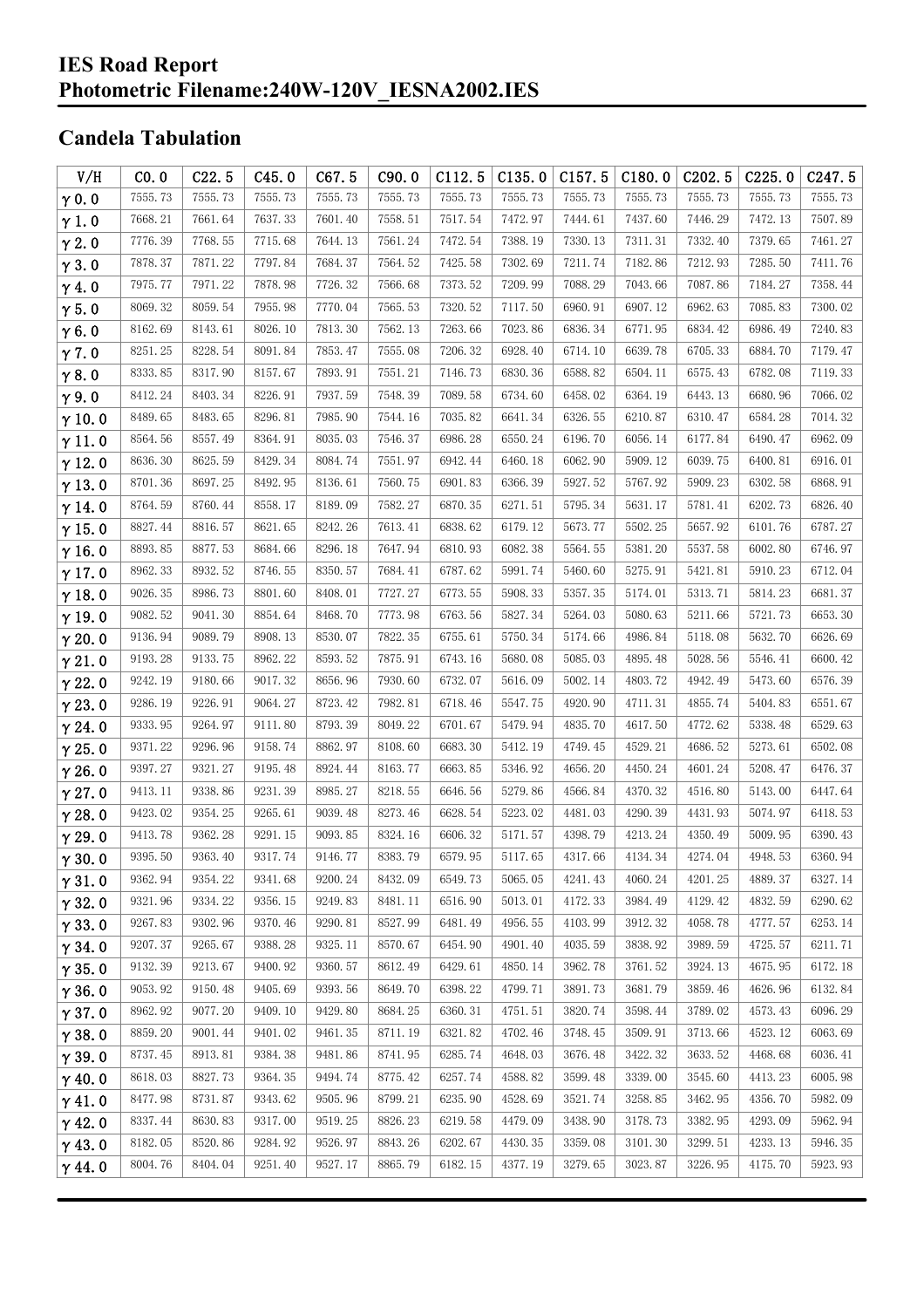| V/H           | CO.0    | C22.5   | C45.0   | C67.5   | C90.0   | C112.5  | C135.0  | C157.5  | C180.0  | C <sub>202.5</sub> | C225.0  | C <sub>247.5</sub> |
|---------------|---------|---------|---------|---------|---------|---------|---------|---------|---------|--------------------|---------|--------------------|
| $\gamma$ 45.0 | 7819.31 | 8283.85 | 9207.76 | 9523.32 | 8876.95 | 6159.95 | 4322.88 | 3206.51 | 2946.51 | 3156.61            | 4124.42 | 5898.54            |
| $\gamma$ 46.0 | 7619.35 | 8137.70 | 9155.46 | 9512.16 | 8888.59 | 6142.10 | 4271.22 | 3137.10 | 2872.69 | 3087.04            | 4066.96 | 5871.10            |
| $\gamma$ 47.0 | 7407.28 | 7977.93 | 9102.31 | 9495.64 | 8897.74 | 6122.11 | 4218.92 | 3065.53 | 2803.35 | 3017.47            | 4008.41 | 5846.44            |
| $\gamma$ 48.0 | 7182.39 | 7804.98 | 9039.51 | 9488.93 | 8901.09 | 6110.94 | 4164.36 | 2993.96 | 2734.10 | 2947.86            | 3945.57 | 5826.63            |
| $\gamma$ 49.0 | 6940.39 | 7611.40 | 8970.70 | 9483.81 | 8905.44 | 6098.97 | 4102.18 | 2922.42 | 2667.08 | 2876.63            | 3881.37 | 5800.25            |
| $\gamma$ 50.0 | 6679.34 | 7408.35 | 8897.71 | 9478.82 | 8908.56 | 6082.11 | 4037.76 | 2853.39 | 2595.14 | 2805.43            | 3817.00 | 5773.19            |
| $\gamma$ 51.0 | 6397.65 | 7191.19 | 8811.57 | 9476.56 | 8900.56 | 6058.79 | 3974.69 | 2789.80 | 2524.62 | 2734.71            | 3749.33 | 5744.77            |
| $\gamma$ 52.0 | 6098.93 | 6948.61 | 8708.01 | 9459.99 | 8887.50 | 6034.30 | 3918.40 | 2726.59 | 2456.02 | 2665.19            | 3683.22 | 5718.17            |
| $\gamma$ 53.0 | 5790.57 | 6687.57 | 8590.71 | 9424.92 | 8871.96 | 6014.95 | 3865.34 | 2666.15 | 2385.65 | 2597.39            | 3620.70 | 5692.47            |
| $\gamma$ 54.0 | 5447.03 | 6422.83 | 8461.05 | 9376.83 | 8853.49 | 5997.62 | 3807.70 | 2598.16 | 2314.63 | 2533.04            | 3556.16 | 5669.44            |
| $\gamma$ 55.0 | 5065.60 | 6137.90 | 8303.01 | 9318.20 | 8828.79 | 5976.83 | 3750.83 | 2530.52 | 2244.80 | 2468.26            | 3497.53 | 5644.46            |
| $\gamma$ 56.0 | 4595.97 | 5836.16 | 8143.03 | 9248.05 | 8798.48 | 5950.28 | 3688.50 | 2465.59 | 2176.57 | 2403.48            | 3440.43 | 5608.83            |
| $\gamma$ 57.0 | 4047.47 | 5499.94 | 7975.31 | 9173.10 | 8764.67 | 5930.87 | 3626.00 | 2400.99 | 2114.46 | 2335.99            | 3379.44 | 5572.37            |
| $\gamma$ 58.0 | 3444.19 | 5107.15 | 7787.24 | 9094.52 | 8740.46 | 5914.62 | 3556.16 | 2337.41 | 2057.98 | 2275.16            | 3315.20 | 5539.78            |
| $\gamma$ 59.0 | 2874.48 | 4652.81 | 7571.37 | 9004.14 | 8732.32 | 5896.73 | 3480.55 | 2275.87 | 1985.25 | 2221.71            | 3245.85 | 5510.53            |
| $\gamma$ 60.0 | 2403.97 | 4172.45 | 7343.35 | 8904.46 | 8728.90 | 5883.53 | 3407.56 | 2219.28 | 1872.86 | 2173.59            | 3174.63 | 5477.16            |
| $\gamma$ 61.0 | 2005.42 | 3667.62 | 7093.75 | 8789.46 | 8716.34 | 5873.17 | 3333.01 | 2165.53 | 1682.82 | 2120.86            | 3101.43 | 5447.97            |
| $\gamma$ 62.0 | 1603.12 | 3173.05 | 6830.63 | 8660.73 | 8690.58 | 5860.30 | 3263.38 | 2106.70 | 1452.25 | 2051.99            | 3028.22 | 5430.42            |
| $\gamma$ 63.0 | 1217.61 | 2692.17 | 6549.93 | 8538.28 | 8654.35 | 5846.15 | 3197.22 | 2031.99 | 1256.63 | 1958.85            | 2955.03 | 5410.08            |
| $\gamma$ 64.0 | 832.35  | 2203.90 | 6243.73 | 8420.77 | 8606.27 | 5826.71 | 3133.47 | 1929.31 | 1108.24 | 1827.98            | 2886.71 | 5384.72            |
| $\gamma$ 65.0 | 623.12  | 1756.30 | 5913.27 | 8300.61 | 8564.00 | 5808.35 | 3066.07 | 1784.67 | 1005.70 | 1639.90            | 2817.96 | 5350.44            |
| $\gamma$ 66.0 | 492.55  | 1452.76 | 5555.77 | 8176.34 | 8513.61 | 5785.46 | 2998.66 | 1575.47 | 867.94  | 1444.54            | 2745.14 | 5308.52            |
| $\gamma$ 67.0 | 411.30  | 1150.89 | 5166.00 | 8024.85 | 8478.65 | 5765.10 | 2931.16 | 1387.69 | 710.15  | 1272.88            | 2672.85 | 5249.34            |
| $\gamma$ 68.0 | 372.73  | 849.02  | 4738.69 | 7862.19 | 8444.72 | 5755.53 | 2852.07 | 1236.37 | 627.24  | 1130.45            | 2595.35 | 5173.97            |
| $\gamma$ 69.0 | 348.51  | 648.57  | 4291.20 | 7692.84 | 8386.45 | 5745.24 | 2767.69 | 1099.05 | 574.49  | 1003.92            | 2515.81 | 5112.48            |
| $\gamma$ 70.0 | 328.01  | 488.84  | 3797.25 | 7508.96 | 8281.69 | 5733.37 | 2682.76 | 967.94  | 518.18  | 890.26             | 2413.97 | 5089.69            |
| $\gamma$ 71.0 | 311.77  | 383.55  | 3341.38 | 7296.89 | 8058.53 | 5710.03 | 2564.75 | 848.84  | 462.59  | 778.68             | 2267.53 | 5112.78            |
| $\gamma$ 72.0 | 297.96  | 325.79  | 2960.21 | 7067.86 | 7668.92 | 5660.50 | 2411.09 | 731.72  | 416.37  | 654.98             | 2127.44 | 5150.03            |
| $\gamma$ 73.0 | 289.02  | 296.13  | 2593.77 | 6790.47 | 7095.16 | 5544.93 | 2264.71 | 600.91  | 378.82  | 539.01             | 2021.22 | 5145.51            |
| $\gamma$ 74.0 | 273.54  | 276.59  | 2249.22 | 6425.08 | 6378.73 | 5424.65 | 2176.75 | 495.35  | 342.95  | 478.19             | 1932.25 | 5056.28            |
| $\gamma$ 75.0 | 246.92  | 262.11  | 1896.97 | 5997.83 | 5460.97 | 5299.71 | 2086.00 | 441.07  | 302.61  | 432.50             | 1833.55 | 4908.15            |
| $\gamma$ 76.0 | 223.76  | 246.70  | 1562.75 | 5354.17 | 4475.83 | 5056.54 | 1978.62 | 401.16  | 264.76  | 382.12             | 1688.96 | 4605.87            |
| $\gamma$ 77.0 | 205.07  | 226.20  | 1171.49 | 4525.77 | 3784.97 | 4537.11 | 1776.38 | 351.62  | 231.20  | 328.92             | 1452.62 | 4234.50            |
| $\gamma$ 78.0 | 186.51  | 205.00  | 780.03  | 3755.31 | 3094.11 | 4032.06 | 1492.51 | 296.93  | 203.46  | 277.47             | 1268.61 | 3841.89            |
| $\gamma$ 79.0 | 168.59  | 184.86  | 465.14  | 3112.56 | 2403.22 | 3370.10 | 1202.91 | 263.57  | 177.54  | 244.40             | 1072.31 | 3146.18            |
| $\gamma$ 80.0 | 149.63  | 161.03  | 248.38  | 2422.03 | 1701.65 | 2708.14 | 839.99  | 237.68  | 152.01  | 215.47             | 721.87  | 2450.46            |
| $\gamma$ 81.0 | 128.50  | 134.61  | 165.67  | 1875.36 | 1131.74 | 2047.84 | 568.18  | 209.46  | 126.15  | 186.92             | 491.35  | 1754.90            |
| $\gamma$ 82.0 | 101.47  | 109.12  | 125.86  | 1443.06 | 771.07  | 1434.92 | 407.76  | 181.05  | 102.91  | 158.85             | 339.06  | 1345.33            |
| $\gamma$ 83.0 | 79.87   | 87.29   | 95.47   | 1012.58 | 478.31  | 1054.51 | 248.48  | 153.21  | 82.41   | 130.14             | 237.37  | 859.60             |
| $\gamma$ 84.0 | 54.06   | 65.87   | 68.37   | 582.11  | 259.32  | 632.72  | 158.92  | 122.91  | 64.05   | 103.65             | 154.81  | 425.50             |
| $\gamma$ 85.0 | 31.55   | 39.72   | 46.46   | 271.23  | 85.91   | 330.08  | 104.60  | 87.95   | 47.21   | 78.22              | 91.92   | 191.97             |
| $\gamma$ 86.0 | 6.81    | 16.41   | 26.32   | 86.75   | 34.53   | 106.37  | 59.34   | 58.78   | 27.62   | 52.41              | 56.27   | 66.31              |
| $\gamma$ 87.0 | 3.10    | 4.39    | 11.62   | 22.23   | 18.83   | 19.70   | 22.61   | 17.61   | 6.44    | 17.54              | 22.54   | 18.14              |
| $\gamma$ 88.0 | 1.31    | 2.31    | 6.09    | 15.95   | 16.09   | 15.77   | 8.07    | 4.64    | 3.85    | 5.09               | 8.16    | 14.92              |
| $\gamma$ 89.0 | 0.18    | 0.58    | 3.74    | 12.56   | 11.68   | 10.86   | 4.41    | 2.21    | 2.01    | 3.28               | 4.93    | 10.73              |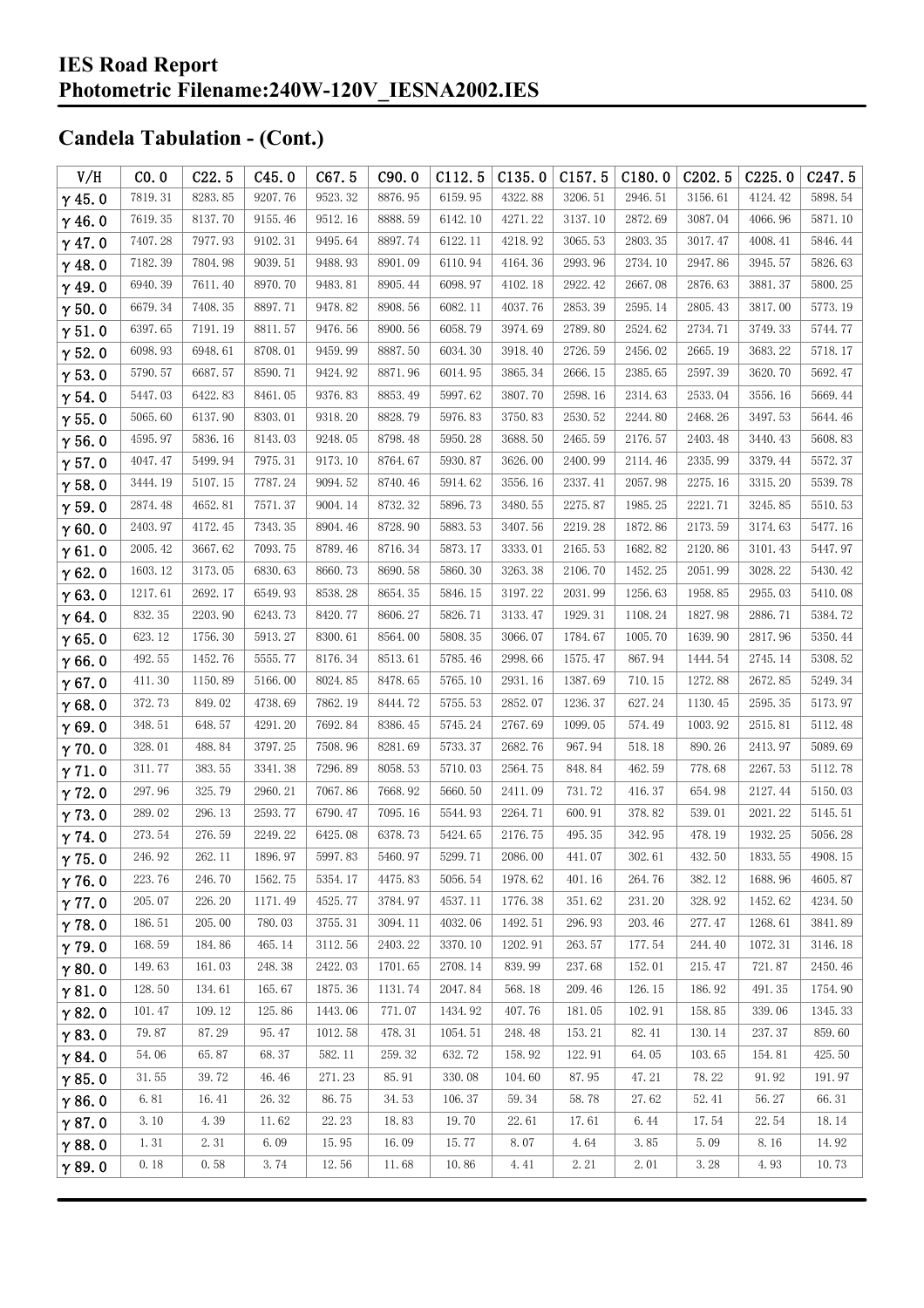| V/H            | CO.0     | C22.5 | C45.0 | C67.5 | C90.0 | C112.5 | C135.0 | C157.5   | C180.0 | C <sub>202.5</sub> | C225.0 | C247.5 |
|----------------|----------|-------|-------|-------|-------|--------|--------|----------|--------|--------------------|--------|--------|
| $\gamma$ 90.0  | 0.10     | 0.26  | 3.37  | 11.24 | 10.77 | 9.36   | 2.85   | 0.00     | 0.00   | 0.46               | 3.68   | 10.38  |
| $\gamma$ 91.0  | 0.00     | 0.20  | 3.27  | 10.85 | 10.77 | 9.41   | 2.85   | 0.00     | 0.00   | 0.46               | 3.68   | 10.38  |
| $\gamma$ 92.0  | 0.00     | 0.20  | 3.22  | 10.39 | 10.78 | 9.41   | 2.90   | 0.00     | 0.00   | 0.46               | 3.88   | 10.38  |
| $\gamma$ 93.0  | 0.00     | 0.20  | 3.22  | 10.33 | 10.88 | 9.56   | 3.06   | 0.00     | 0.00   | 0.46               | 4.04   | 10.59  |
| $\gamma$ 94.0  | 0.00     | 0.25  | 3.27  | 10.22 | 11.03 | 9.72   | 3.26   | 0.00     | 0.00   | 0.46               | 4.14   | 10.79  |
| $\gamma$ 95.0  | 0.00     | 0.30  | 3.42  | 10.27 | 11.44 | 10.12  | 3.67   | 0.00     | 0.00   | 0.51               | 4.45   | 11.10  |
| $\gamma$ 96.0  | 0.00     | 0.41  | 3.57  | 10.17 | 11.79 | 10.48  | 4.03   | 0.00     | 0.00   | 0.61               | 4.96   | 11.36  |
| $\gamma$ 97.0  | 0.10     | 0.66  | 3.92  | 10.12 | 12.05 | 10.88  | 4.54   | 0.15     | 0.00   | 0.61               | 5.37   | 11.76  |
| $\gamma$ 98.0  | 0.20     | 0.86  | 4.23  | 10.12 | 12.46 | 11.13  | 5.00   | 0.20     | 0.00   | 0.66               | 5.82   | 12.07  |
| $\gamma$ 99.0  | 0.45     | 1.27  | 4.39  | 10.12 | 12.90 | 11.38  | 5.50   | 0.51     | 0.00   | 0.87               | 6.28   | 12.32  |
| $\gamma$ 100.0 | 0.46     | 1.37  | 4.59  | 10.17 | 13.32 | 11.59  | 6.01   | 0.82     | 0.00   | 1.08               | 6.75   | 12.79  |
| $\gamma$ 101.0 | 0.66     | 1.68  | 4.85  | 10.32 | 13.81 | 11.94  | 6.46   | 1.07     | 0.15   | 1.43               | 7.20   | 13.14  |
| $\gamma$ 102.0 | 1.00     | 1.93  | 5.15  | 10.77 | 14.12 | 12.30  | 6.77   | 1.43     | 0.26   | 1.84               | 7.66   | 13.35  |
| $\gamma$ 103.0 | 1.31     | 2.18  | 5.36  | 11.08 | 14.38 | 12.75  | 7.19   | 1.83     | 0.51   | 2.20               | 8.18   | 13.77  |
| $\gamma$ 104.0 | 1.42     | 2.44  | 5.71  | 11.60 | 14.93 | 13.10  | 7.74   | 2.24     | 0.81   | 2.76               | 8.63   | 14.37  |
| $\gamma$ 105.0 | 1.62     | 2.79  | 5.96  | 11.85 | 15.38 | 13.37  | 8.26   | 2.71     | 1.08   | 3.17               | 9.20   | 14.89  |
| $\gamma$ 106.0 | 1.98     | 3.05  | 6.37  | 12.20 | 15.69 | 13.81  | 8.95   | 3.30     | 1.63   | 3.67               | 9.65   | 15.39  |
| $\gamma$ 107.0 | 2.18     | 3.41  | 6.73  | 12.67 | 15.94 | 14.02  | 9.41   | 3.81     | 1.94   | 4.29               | 9.91   | 16.01  |
| $\gamma$ 108.0 | 2.58     | 3.61  | 6.89  | 13.32 | 16.09 | 14.42  | 9.51   | 4.33     | 2.50   | 4.79               | 10.16  | 16.68  |
| $\gamma$ 109.0 | 2.84     | 3.81  | 7.09  | 13.79 | 16.44 | 14.93  | 9.62   | 4.93     | 3.00   | 5.46               | 10.37  | 17.28  |
| $\gamma$ 110.0 | 3.19     | 3.92  | 7.40  | 14.10 | 16.90 | 15.54  | 9.77   | 5.54     | 3.52   | 6.03               | 10.63  | 17.80  |
| $\gamma$ 111.0 | 3.60     | 4.12  | 7.55  | 14.36 | 16.95 | 15.94  | 10.02  | 5.99     | 4.06   | 6.53               | 11.03  | 18.30  |
| $\gamma$ 112.0 | 3.55     | 4.28  | 7.70  | 14.67 | 16.90 | 16.49  | 10.02  | 6.24     | 4.72   | 7.03               | 11.33  | 18.45  |
| $\gamma$ 113.0 | 3.70     | 4.38  | 7.91  | 14.82 | 16.90 | 16.69  | 10.23  | 6.24     | 5.13   | 7.08               | 11.44  | 18.40  |
| $\gamma$ 114.0 | 3.95     | 4.53  | 8.31  | 15.07 | 16.90 | 16.79  | 10.43  | 6.18     | 5.69   | 7.13               | 11.95  | 18.39  |
| $\gamma$ 115.0 | 4.26     | 4.48  | 8.42  | 15.18 | 16.89 | 16.79  | 10.79  | 5.98     | 6.25   | 7.02               | 12.31  | 18.09  |
| $\gamma$ 116.0 | 4.46     | 4.13  | 8.57  | 15.13 | 16.79 | 16.79  | 11.04  | 5.43     | 6.85   | 6.47               | 12.76  | 17.99  |
| $\gamma$ 117.0 | 4.56     | 3.87  | 8.73  | 15.23 | 16.74 | 16.79  | 11.51  | 5.49     | 6.90   | 6.47               | 13.14  | 17.89  |
| $\gamma$ 118.0 | 4.56     | 3.77  | 9.08  | 15.18 | 16.54 | 16.84  | 12.11  | 5.94     | 6.90   | 6.63               | 13.73  | 17.89  |
| $\gamma$ 119.0 | 4.36     | 4.56  | 9.24  | 15.18 | 16.44 | 16.79  | 12.61  | 7.01     | 6.90   | 7.50               | 14.14  | 17.79  |
| $\gamma$ 120.0 | $4.41\,$ | 5.50  | 9.34  | 15.18 | 16.19 | 16.74  | 12.67  | $8.44\,$ | 7.29   | 9.13               | 14.55  | 17.79  |
| $\gamma$ 121.0 | 5.12     | 6.20  | 9.29  | 15.18 | 16.19 | 16.54  | 12.71  | 9.29     | 8.44   | 10.51              | 14.70  | 17.79  |
| $\gamma$ 122.0 | 6.29     | 6.88  | 9.29  | 15.23 | 16.03 | 16.48  | 12.51  | 9.80     | 9.78   | 11.17              | 14.75  | 17.79  |
| $\gamma$ 123.0 | 7.19     | 7.13  | 9.29  | 15.08 | 15.83 | 16.34  | 12.46  | 10.25    | 11.16  | 11.77              | 14.75  | 17.79  |
| $\gamma$ 124.0 | 7.50     | 7.68  | 9.29  | 15.08 | 15.68 | 16.34  | 12.41  | 10.76    | 11.87  | 12.28              | 14.80  | 17.94  |
| $\gamma$ 125.0 | 7.71     | 7.89  | 9.29  | 15.03 | 15.63 | 16.34  | 12.41  | 11.26    | 12.23  | 12.69              | 14.86  | 18.20  |
| $\gamma$ 126.0 | 7.86     | 8.15  | 9.29  | 15.03 | 15.69 | 16.33  | 12.41  | 11.67    | 12.59  | 13.20              | 15.06  | 18.20  |
| $\gamma$ 127.0 | 8.01     | 8.30  | 9.34  | 15.03 | 15.88 | 16.13  | 12.41  | 12.18    | 13.09  | 13.87              | 15.42  | 18.19  |
| $\gamma$ 128.0 | 8.36     | 8.40  | 9.34  | 14.83 | 15.83 | 15.88  | 12.41  | 12.63    | 13.49  | 14.32              | 15.82  | 17.83  |
| $\gamma$ 129.0 | 8.67     | 8.56  | 9.34  | 14.42 | 15.73 | 15.11  | 12.57  | 13.06    | 14.11  | 14.84              | 15.87  | 17.48  |
| $\gamma$ 130.0 | 9.03     | 8.61  | 9.34  | 13.91 | 15.73 | 14.72  | 12.66  | 13.75    | 14.61  | 15.44              | 15.82  | 17.17  |
| $\gamma$ 131.0 | 9.33     | 8.91  | 9.39  | 13.20 | 15.43 | 14.47  | 12.61  | 14.05    | 15.07  | 15.95              | 15.82  | 17.07  |
| $\gamma$ 132.0 | 9.38     | 9.26  | 9.39  | 12.94 | 15.23 | 14.36  | 12.46  | 14.72    | 15.58  | 16.37              | 15.81  | 17.02  |
| $\gamma$ 133.0 | 10.04    | 9.37  | 9.44  | 12.73 | 15.23 | 14.06  | 12.36  | 15.02    | 15.99  | 16.76              | 15.46  | 16.82  |
| $\gamma$ 134.0 | 11.05    | 9.62  | 9.49  | 12.68 | 15.02 | 13.91  | 12.30  | 15.27    | 16.66  | 16.91              | 15.00  | 16.82  |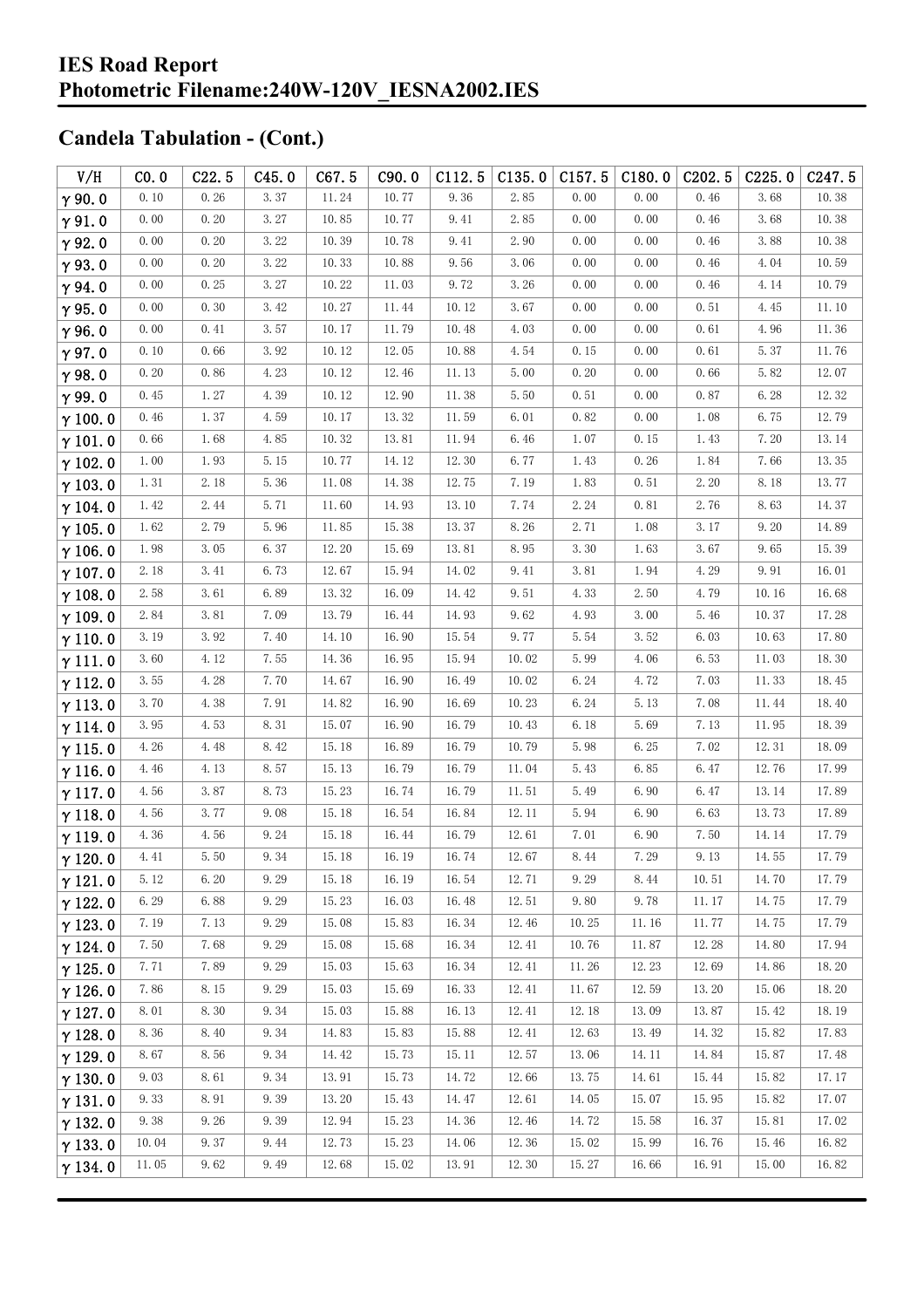| V/H            | CO.0  | C22.5 | C45.0 | C67.5 | C90.0 | C112.5 | C135.0 | C157.5 | C180.0 | C <sub>2</sub> 02.5 | C225.0 | C <sub>247.5</sub> |
|----------------|-------|-------|-------|-------|-------|--------|--------|--------|--------|---------------------|--------|--------------------|
| $\gamma$ 135.0 | 12.28 | 9.88  | 9.44  | 12.63 | 14.92 | 13.91  | 12.04  | 15.52  | 17.47  | 16.81               | 14.63  | 16.82              |
| $\gamma$ 136.0 | 13.42 | 10.19 | 9.49  | 12.62 | 14.82 | 13.97  | 11.63  | 15.67  | 18.12  | 16.76               | 14.07  | 16.82              |
| $\gamma$ 137.0 | 14.77 | 10.14 | 9.34  | 12.62 | 14.51 | 14.22  | 11.08  | 15.72  | 18.62  | 16.71               | 13.32  | 16.92              |
| $\gamma$ 138.0 | 14.61 | 10.68 | 8.89  | 12.68 | 14.32 | 14.52  | 10.53  | 15.67  | 19.33  | 16.51               | 12.61  | 17.28              |
| $\gamma$ 139.0 | 14.61 | 10.95 | 8.58  | 12.68 | 14.27 | 14.52  | 10.27  | 15.72  | 19.78  | 16.40               | 11.79  | 17.64              |
| $\gamma$ 140.0 | 15.44 | 11.05 | 8.13  | 12.53 | 14.27 | 14.57  | 10.22  | 15.77  | 19.98  | 16.35               | 11.74  | 17.74              |
| $\gamma$ 141.0 | 17.27 | 11.11 | 7.91  | 12.18 | 14.27 | 14.46  | 10.22  | 15.26  | 19.93  | 16.25               | 11.74  | 17.73              |
| $\gamma$ 142.0 | 17.35 | 11.21 | 7.71  | 11.92 | 14.31 | 14.31  | 10.23  | 15.17  | 19.93  | 16.05               | 11.80  | 17.53              |
| $\gamma$ 143.0 | 16.95 | 11.21 | 7.71  | 11.66 | 14.21 | 14.11  | 10.38  | 15.22  | 19.05  | 16.00               | 11.95  | 17.53              |
| $\gamma$ 144.0 | 15.93 | 11.21 | 7.66  | 11.55 | 14.11 | 13.91  | 10.64  | 15.22  | 15.78  | 16.00               | 12.05  | 17.12              |
| $\gamma$ 145.0 | 14.44 | 11.26 | 7.90  | 11.40 | 14.11 | 13.91  | 11.14  | 15.37  | 15.94  | 16.00               | 12.21  | 16.86              |
| $\gamma$ 146.0 | 14.91 | 11.72 | 8.17  | 11.40 | 14.11 | 13.86  | 11.86  | 15.32  | 17.03  | 16.00               | 12.73  | 16.66              |
| $\gamma$ 147.0 | 15.11 | 11.82 | 8.67  | 11.40 | 14.11 | 13.86  | 12.37  | 15.32  | 18.18  | 16.40               | 13.60  | 16.56              |
| $\gamma$ 148.0 | 16.32 | 11.82 | 8.98  | 11.40 | 14.12 | 13.86  | 12.98  | 15.21  | 19.03  | 16.35               | 14.56  | 16.36              |
| $\gamma$ 149.0 | 16.43 | 11.97 | 9.34  | 11.40 | 14.16 | 13.86  | 13.63  | 15.01  | 19.83  | 16.35               | 15.53  | 16.30              |
| $\gamma$ 150.0 | 16.43 | 12.37 | 9.90  | 11.40 | 14.11 | 13.91  | 14.04  | 14.75  | 19.26  | 16.20               | 16.18  | 15.84              |
| $\gamma$ 151.0 | 16.33 | 12.33 | 10.36 | 11.40 | 13.96 | 13.96  | 14.34  | 14.40  | 18.55  | 16.10               | 16.18  | 15.43              |
| $\gamma$ 152.0 | 15.59 | 12.38 | 10.97 | 11.45 | 13.55 | 13.96  | 14.34  | 14.14  | 17.74  | 16.20               | 16.12  | 15.13              |
| $\gamma$ 153.0 | 14.82 | 12.43 | 11.17 | 11.45 | 13.30 | 13.96  | 14.29  | 13.95  | 17.23  | 16.25               | 15.87  | 15.08              |
| $\gamma$ 154.0 | 14.66 | 12.48 | 11.43 | 11.70 | 12.89 | 13.96  | 14.13  | 14.00  | 16.73  | 16.19               | 15.77  | 15.08              |
| $\gamma$ 155.0 | 14.46 | 12.63 | 11.73 | 11.91 | 12.39 | 13.96  | 13.73  | 14.00  | 15.92  | 15.64               | 15.52  | 15.08              |
| $\gamma$ 156.0 | 14.30 | 12.99 | 11.74 | 12.26 | 11.99 | 14.00  | 13.53  | 14.00  | 15.37  | 15.44               | 15.26  | 15.08              |
| $\gamma$ 157.0 | 14.11 | 13.04 | 11.94 | 12.27 | 11.89 | 13.76  | 13.58  | 14.20  | 15.31  | 15.48               | 14.96  | 15.08              |
| $\gamma$ 158.0 | 14.49 | 13.09 | 11.99 | 12.27 | 11.89 | 13.70  | 13.31  | 14.15  | 15.21  | 15.28               | 14.85  | 15.08              |
| $\gamma$ 159.0 | 14.46 | 13.24 | 12.05 | 12.27 | 11.99 | 13.45  | 12.92  | 14.10  | 14.86  | 15.17               | 14.65  | 15.08              |
| $\gamma$ 160.0 | 14.41 | 13.40 | 12.00 | 12.12 | 12.29 | 13.35  | 12.82  | 14.10  | 14.61  | 14.82               | 14.39  | 15.13              |
| $\gamma$ 161.0 | 14.36 | 13.35 | 12.00 | 11.96 | 12.71 | 12.95  | 12.77  | 14.05  | 14.35  | 14.82               | 14.19  | 15.23              |
| $\gamma$ 162.0 | 14.26 | 13.40 | 12.19 | 11.91 | 13.10 | 12.44  | 12.77  | 14.05  | 14.05  | 14.31               | 14.18  | 15.35              |
| $\gamma$ 163.0 | 13.90 | 13.55 | 12.30 | 11.91 | 13.15 | 12.34  | 12.77  | 14.05  | 13.94  | 14.21               | 13.88  | 15.85              |
| $\gamma$ 164.0 | 13.90 | 13.50 | 12.55 | 11.91 | 13.15 | 12.35  | 12.77  | 14.10  | 13.64  | 13.95               | 13.73  | 16.10              |
| $\gamma$ 165.0 | 13.85 | 13.60 | 12.61 | 11.91 | 13.15 | 12.65  | 12.77  | 14.10  | 13.59  | 13.60               | 13.58  | 16.10              |
| $\gamma$ 166.0 | 13.85 | 13.65 | 12.81 | 11.86 | 13.27 | 13.00  | 12.87  | 14.22  | 13.62  | 13.61               | 13.60  | 16.21              |
| $\gamma$ 167.0 | 13.85 | 13.95 | 13.27 | 12.06 | 14.07 | 14.01  | 13.23  | 14.90  | 14.55  | 14.33               | 14.45  | 16.67              |
| $\gamma$ 168.0 | 13.70 | 14.52 | 13.98 | 12.57 | 14.32 | 14.37  | 13.70  | 16.25  | 16.40  | 16.06               | 16.06  | 17.72              |
| $\gamma$ 169.0 | 13.69 | 15.07 | 14.49 | 12.83 | 14.52 | 14.67  | 14.29  | 17.25  | 17.82  | 17.91               | 17.05  | 18.86              |
| $\gamma$ 170.0 | 14.28 | 15.38 | 15.04 | 13.34 | 15.54 | 15.44  | 14.87  | 17.55  | 18.72  | 18.65               | 17.98  | 18.86              |
| $\gamma$ 171.0 | 15.55 | 15.79 | 15.21 | 13.54 | 15.94 | 15.99  | 15.62  | 17.60  | 19.07  | 18.90               | 18.27  | 18.86              |
| $\gamma$ 172.0 | 16.53 | 15.94 | 15.36 | 13.85 | 16.14 | 16.13  | 15.77  | 17.50  | 18.92  | 19.10               | 18.22  | 18.91              |
| $\gamma$ 173.0 | 16.98 | 15.90 | 15.52 | 13.80 | 16.14 | 16.13  | 15.87  | 17.45  | 18.51  | 19.10               | 17.97  | 18.45              |
| $\gamma$ 174.0 | 17.04 | 15.89 | 15.67 | 13.85 | 16.14 | 16.13  | 15.97  | 17.45  | 18.46  | 19.10               | 17.81  | 18.40              |
| $\gamma$ 175.0 | 17.39 | 15.89 | 16.02 | 14.36 | 16.14 | 16.13  | 16.02  | 17.34  | 18.31  | 19.15               | 17.76  | 18.25              |
| $\gamma$ 176.0 | 17.50 | 15.89 | 16.28 | 14.31 | 16.09 | 16.08  | 15.92  | 16.84  | 18.20  | 19.09               | 17.55  | 17.89              |
| $\gamma$ 177.0 | 17.50 | 15.99 | 16.63 | 14.36 | 15.93 | 15.98  | 15.92  | 16.63  | 17.59  | 18.59               | 16.99  | 17.73              |
| $\gamma$ 178.0 | 17.50 | 15.95 | 16.59 | 14.36 | 15.73 | 15.68  | 15.81  | 16.38  | 17.09  | 18.23               | 16.53  | 17.47              |
| $\gamma$ 179.0 | 17.50 | 15.95 | 16.59 | 14.41 | 15.23 | 15.53  | 15.46  | 16.03  | 16.33  | 17.68               | 15.82  | 16.91              |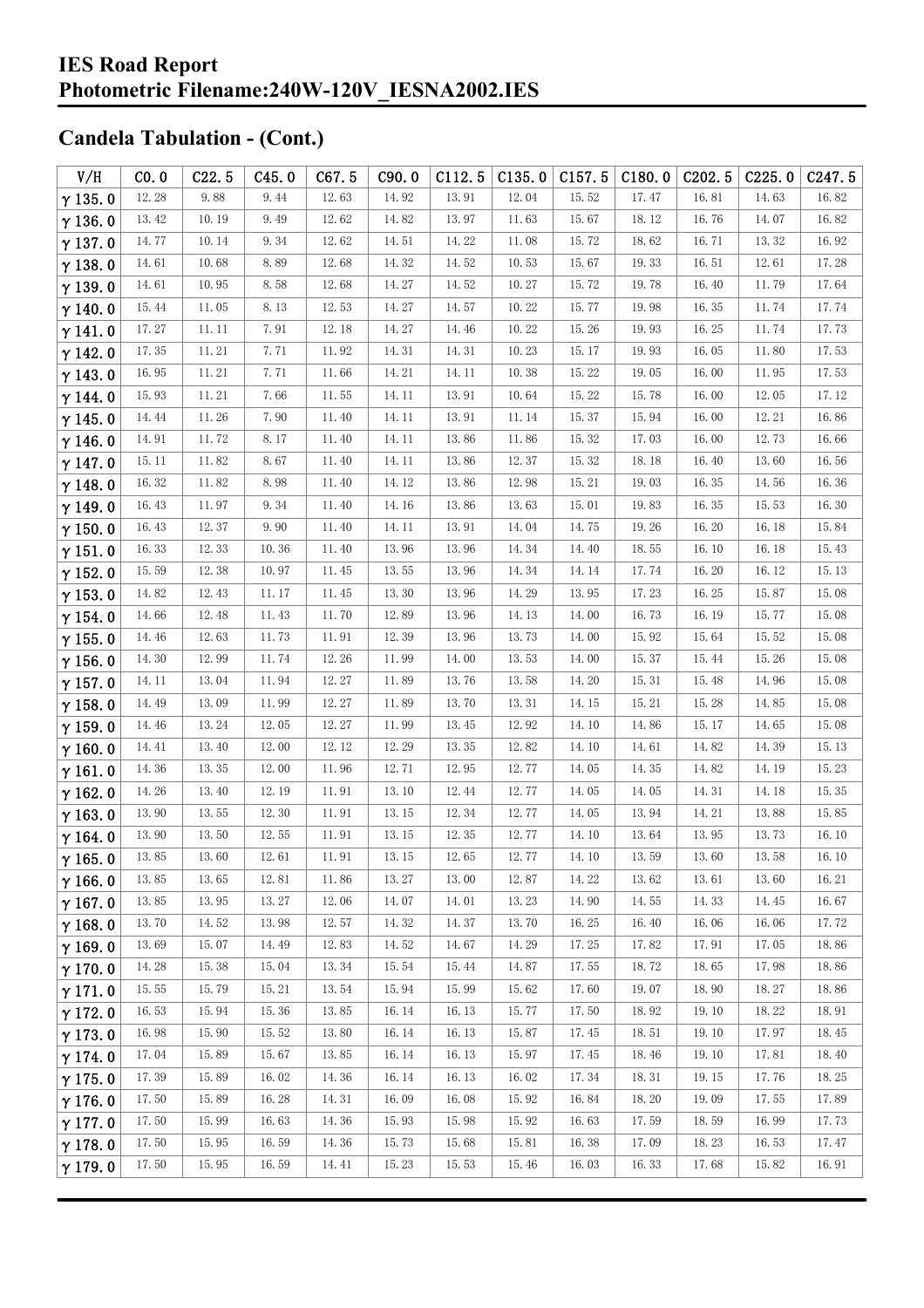| V/H            | CO. 0   | C22.5   | C45.0   | C67.5   | C90.0 | C112.5 | C135.0 | C157.5 | C180.0 | C202.5 | C225.0 | C <sub>247.5</sub> |
|----------------|---------|---------|---------|---------|-------|--------|--------|--------|--------|--------|--------|--------------------|
| $\gamma$ 180.0 | 17.48   | 17.48   | 17.48   | 17.48   | 17.48 | 17.48  | 17.48  | 17.48  | 17.48  | 17.48  | 17.48  | 17.48              |
| V/H            | C270.0  | C292.5  | C315.0  | C337.5  |       |        |        |        |        |        |        |                    |
| $\gamma$ 0.0   | 7555.73 | 7555.73 | 7555.73 | 7555.73 |       |        |        |        |        |        |        |                    |
| $\gamma$ 1.0   | 7549.66 | 7591.46 | 7632.86 | 7661.23 |       |        |        |        |        |        |        |                    |
| $\gamma$ 2.0   | 7542.15 | 7626.39 | 7707.77 | 7763.53 |       |        |        |        |        |        |        |                    |
| $\gamma$ 3.0   | 7532.23 | 7661.44 | 7781.68 | 7860.65 |       |        |        |        |        |        |        |                    |
| $\gamma$ 4.0   | 7521.68 | 7696.90 | 7857.83 | 7953.84 |       |        |        |        |        |        |        |                    |
| $\gamma$ 5.0   | 7510.72 | 7728.25 | 7937.48 | 8044.06 |       |        |        |        |        |        |        |                    |
| $\gamma$ 6.0   | 7496.90 | 7762.52 | 8017.93 | 8124.57 |       |        |        |        |        |        |        |                    |
| $\gamma$ 7.0   | 7482.61 | 7797.68 | 8090.68 | 8196.03 |       |        |        |        |        |        |        |                    |
| $\gamma$ 8.0   | 7471.08 | 7833.93 | 8161.63 | 8272.35 |       |        |        |        |        |        |        |                    |
| $\gamma$ 9.0   | 7461.14 | 7870.21 | 8230.05 | 8350.91 |       |        |        |        |        |        |        |                    |
| $\gamma$ 10.0  | 7457.11 | 7909.90 | 8292.32 | 8423.50 |       |        |        |        |        |        |        |                    |
| $\gamma$ 11.0  | 7460.78 | 7951.31 | 8354.02 | 8490.17 |       |        |        |        |        |        |        |                    |
| $\gamma$ 12.0  | 7470.54 | 7993.19 | 8413.08 | 8557.76 |       |        |        |        |        |        |        |                    |
| $\gamma$ 13.0  | 7483.19 | 8036.38 | 8471.99 | 8630.22 |       |        |        |        |        |        |        |                    |
| $\gamma$ 14.0  | 7497.56 | 8081.12 | 8526.60 | 8699.59 |       |        |        |        |        |        |        |                    |
| $\gamma$ 15.0  | 7517.22 | 8123.37 | 8585.08 | 8758.66 |       |        |        |        |        |        |        |                    |
| $\gamma$ 16.0  | 7539.88 | 8163.87 | 8642.44 | 8813.94 |       |        |        |        |        |        |        |                    |
| $\gamma$ 17.0  | 7566.57 | 8209.49 | 8693.52 | 8872.37 |       |        |        |        |        |        |        |                    |
| $\gamma$ 18.0  | 7594.30 | 8254.62 | 8735.46 | 8921.84 |       |        |        |        |        |        |        |                    |
| $\gamma$ 19.0  | 7625.63 | 8304.96 | 8784.21 | 8967.30 |       |        |        |        |        |        |        |                    |
| $\gamma$ 20.0  | 7662.40 | 8358.65 | 8829.59 | 9011.37 |       |        |        |        |        |        |        |                    |
| $\gamma$ 21.0  | 7702.69 | 8411.03 | 8877.20 | 9057.21 |       |        |        |        |        |        |        |                    |
| $\gamma$ 22.0  | 7748.85 | 8458.49 | 8920.14 | 9090.65 |       |        |        |        |        |        |        |                    |
| $\gamma$ 23.0  | 7795.74 | 8505.25 | 8957.65 | 9132.38 |       |        |        |        |        |        |        |                    |
| $\gamma$ 24.0  | 7841.77 | 8556.30 | 8992.79 | 9166.92 |       |        |        |        |        |        |        |                    |
| $\gamma$ 25.0  | 7891.62 | 8606.74 | 9024.18 | 9197.77 |       |        |        |        |        |        |        |                    |
| $\gamma$ 26.0  | 7947.05 | 8651.48 | 9054.39 | 9220.17 |       |        |        |        |        |        |        |                    |
| $\gamma$ 27.0  | 8002.64 | 8705.79 | 9080.34 | 9245.86 |       |        |        |        |        |        |        |                    |
| $\gamma$ 28.0  | 8053.26 | 8755.31 | 9109.45 | 9266.75 |       |        |        |        |        |        |        |                    |
| $\gamma$ 29.0  | 8099.88 | 8808.33 | 9133.07 | 9265.46 |       |        |        |        |        |        |        |                    |
| $\gamma$ 30.0  | 8147.55 | 8860.65 | 9149.22 | 9263.31 |       |        |        |        |        |        |        |                    |
| $\gamma$ 31.0  | 8198.91 | 8909.39 | 9164.74 | 9253.31 |       |        |        |        |        |        |        |                    |
| $\gamma$ 32.0  | 8249.53 | 8948.21 | 9169.13 | 9235.87 |       |        |        |        |        |        |        |                    |
| $\gamma$ 33.0  | 8296.46 | 8984.22 | 9173.52 | 9206.43 |       |        |        |        |        |        |        |                    |
| $\gamma$ 34.0  | 8332.74 | 9019.26 | 9182.93 | 9158.37 |       |        |        |        |        |        |        |                    |
| $\gamma$ 35.0  | 8366.31 | 9056.44 | 9194.64 | 9105.33 |       |        |        |        |        |        |        |                    |
| $\gamma$ 36.0  | 8397.52 | 9088.40 | 9197.91 | 9052.22 |       |        |        |        |        |        |        |                    |
| $\gamma$ 37.0  | 8426.10 | 9114.73 | 9203.48 | 8985.79 |       |        |        |        |        |        |        |                    |
| $\gamma$ 38.0  | 8454.92 | 9139.22 | 9206.25 | 8899.79 |       |        |        |        |        |        |        |                    |
| $\gamma$ 39.0  | 8477.33 | 9159.94 | 9200.82 | 8810.98 |       |        |        |        |        |        |        |                    |
| $\gamma$ 40.0  | 8493.01 | 9183.18 | 9188.69 | 8721.44 |       |        |        |        |        |        |        |                    |
| $\gamma$ 41.0  | 8499.04 | 9204.83 | 9167.54 | 8629.21 |       |        |        |        |        |        |        |                    |
| $\gamma$ 42.0  | 8497.04 | 9223.46 | 9142.81 | 8526.18 |       |        |        |        |        |        |        |                    |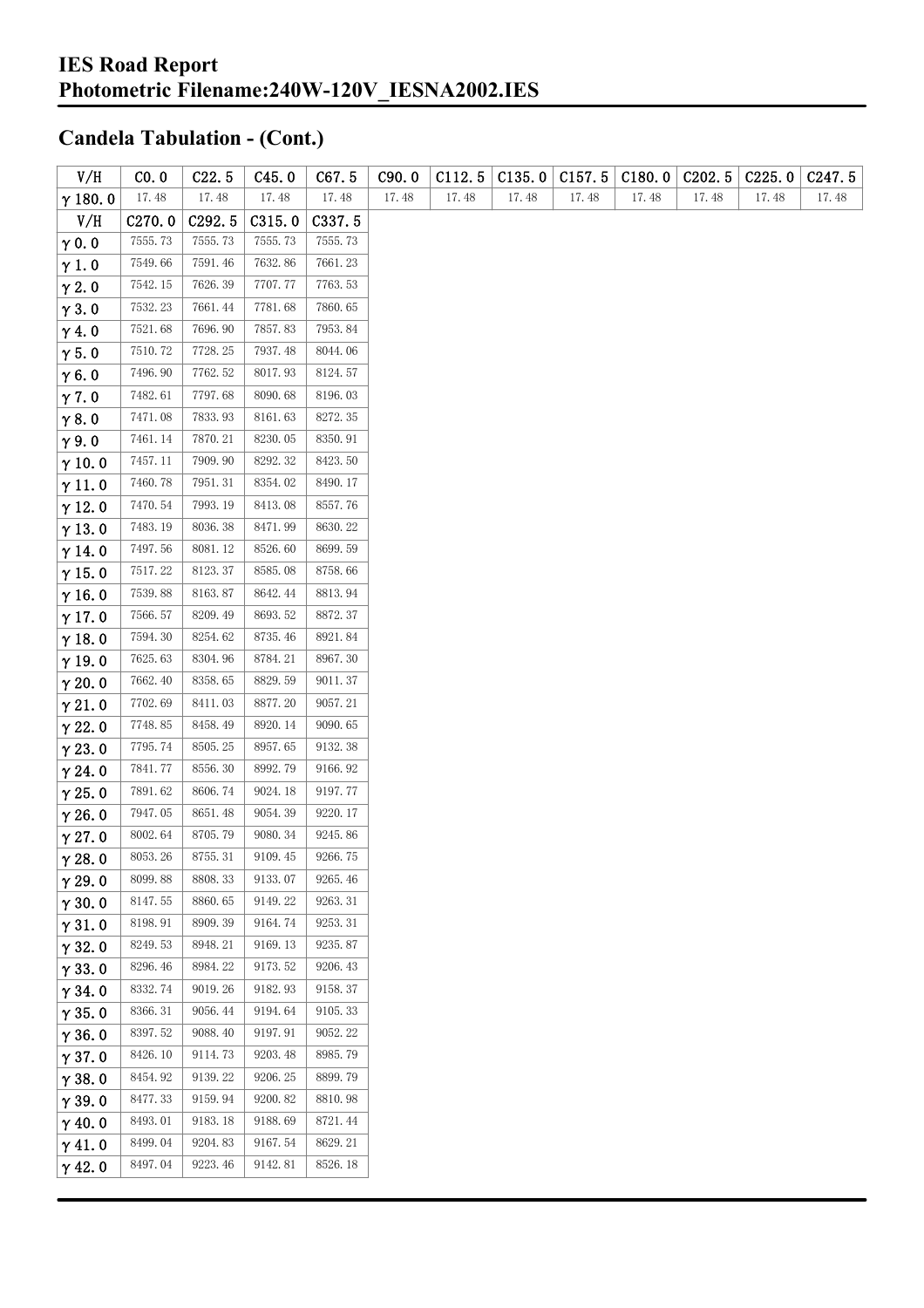| V/H            | C270.0  | C292.5  | C315.0  | C337.5  |
|----------------|---------|---------|---------|---------|
| $\gamma$ 43.0  | 8495.37 | 9232.44 | 9111.78 | 8426.36 |
| $\gamma$ 44.0  | 8491.60 | 9236.76 | 9077.86 | 8311.93 |
| $\gamma$ 45. 0 | 8494.79 | 9239.04 | 9050.97 | 8185.21 |
| $\gamma$ 46.0  | 8500.16 | 9242.27 | 9014.13 | 8040.00 |
| $\gamma$ 47.0  | 8507.91 | 9245.61 | 8955.52 | 7888.05 |
| $\gamma$ 48.0  | 8512.44 | 9247.80 | 8900.93 | 7712.92 |
| γ49.0          | 8514.61 | 9240.28 | 8843.14 | 7523.29 |
| $\gamma$ 50.0  | 8517.91 | 9227.68 | 8773.32 | 7325.51 |
| $\gamma$ 51. 0 | 8515.82 | 9207.73 | 8685.44 | 7101.27 |
| $\gamma$ 52.0  | 8514.13 | 9176.16 | 8575.08 | 6872.06 |
| $\gamma$ 53.0  | 8516.29 | 9139.00 | 8458.41 | 6620.36 |
| $\gamma$ 54. 0 | 8507.75 | 9096.42 | 8319.91 | 6359.08 |
| $\gamma$ 55.0  | 8493.91 | 9045.80 | 8182.91 | 6091.03 |
| γ56.0          | 8482.45 | 8987.72 | 8035.36 | 5799.16 |
| $\gamma$ 57.0  | 8471.33 | 8924.51 | 7869.59 | 5483.25 |
| $\gamma$ 58.0  | 8445.41 | 8849.29 | 7695.87 | 5120.71 |
| $\gamma$ 59.0  | 8417.84 | 8758.51 | 7503.25 | 4695.56 |
| $\gamma$ 60.0  | 8396.00 | 8670.09 | 7298.33 | 4214.86 |
| $\gamma$ 61.0  | 8372.05 | 8575.86 | 7061.10 | 3701.59 |
| $\gamma$ 62.0  | 8342.21 | 8470.56 | 6807.02 | 3196.96 |
| $\gamma$ 63.0  | 8278.44 | 8359.50 | 6534.88 | 2708.43 |
| γ64.0          | 8214.83 | 8220.86 | 6235.56 | 2232.96 |
| γ65.0          | 8155.70 | 8050.96 | 5912.66 | 1789.70 |
| γ66.0          | 8108.31 | 7873.28 | 5548.21 | 1494.08 |
| $\gamma$ 67.0  | 8077.85 | 7714.27 | 5154.33 | 1198.96 |
| $\gamma$ 68.0  | 8061.96 | 7596.93 | 4734.44 | 903.84  |
| $\gamma$ 69.0  | 7997.97 | 7474.25 | 4295.39 | 696.89  |
| $\gamma$ 70.0  | 7895.20 | 7334.88 | 3831.20 | 519.94  |
| $\gamma$ 71.0  | 7686.37 | 7132.30 | 3337.35 | 390.23  |
| $\gamma$ 72.0  | 7340.59 | 6888.76 | 2907.69 | 321.60  |
| $\gamma$ 73.0  | 6809.05 | 6583.79 | 2543.85 | 289.99  |
| $\gamma$ 74.0  | 6076.49 | 6277.47 | 2246.43 | 271.22  |
| $\gamma$ 75.0  | 4937.00 | 5853.08 | 1923.47 | 255.85  |
| $\gamma$ 76.0  | 4037.27 | 5076.91 | 1574.88 | 242.93  |
| $\gamma$ 77.0  | 3297.64 | 4241.95 | 1166.70 | 221.40  |
| $\gamma$ 78.0  | 2769.00 | 3445.33 | 757.66  | 198.33  |
| $\gamma$ 79.0  | 2153.41 | 2727.32 | 382.77  | 178.47  |
| $\gamma$ 80.0  | 1473.86 | 1981.01 | 238. 14 | 155.02  |
| $\gamma$ 81.0  | 1073.17 | 1565.48 | 159.84  | 128.74  |
| $\gamma$ 82.0  | 675.49  | 1179.93 | 116.47  | 103.57  |
| $\gamma$ 83.0  | 387.50  | 794.77  | 85.05   | 81.85   |
| $\gamma$ 84.0  | 213.05  | 466.97  | 59.92   | 60.81   |
| $\gamma$ 85.0  | 54.53   | 214.73  | 39.55   | 34.87   |
| $\gamma$ 86.0  | 24.84   | 47.08   | 20.67   | 11.98   |
| γ87.0          | 17.19   | 19.42   | 9.84    | 3.86    |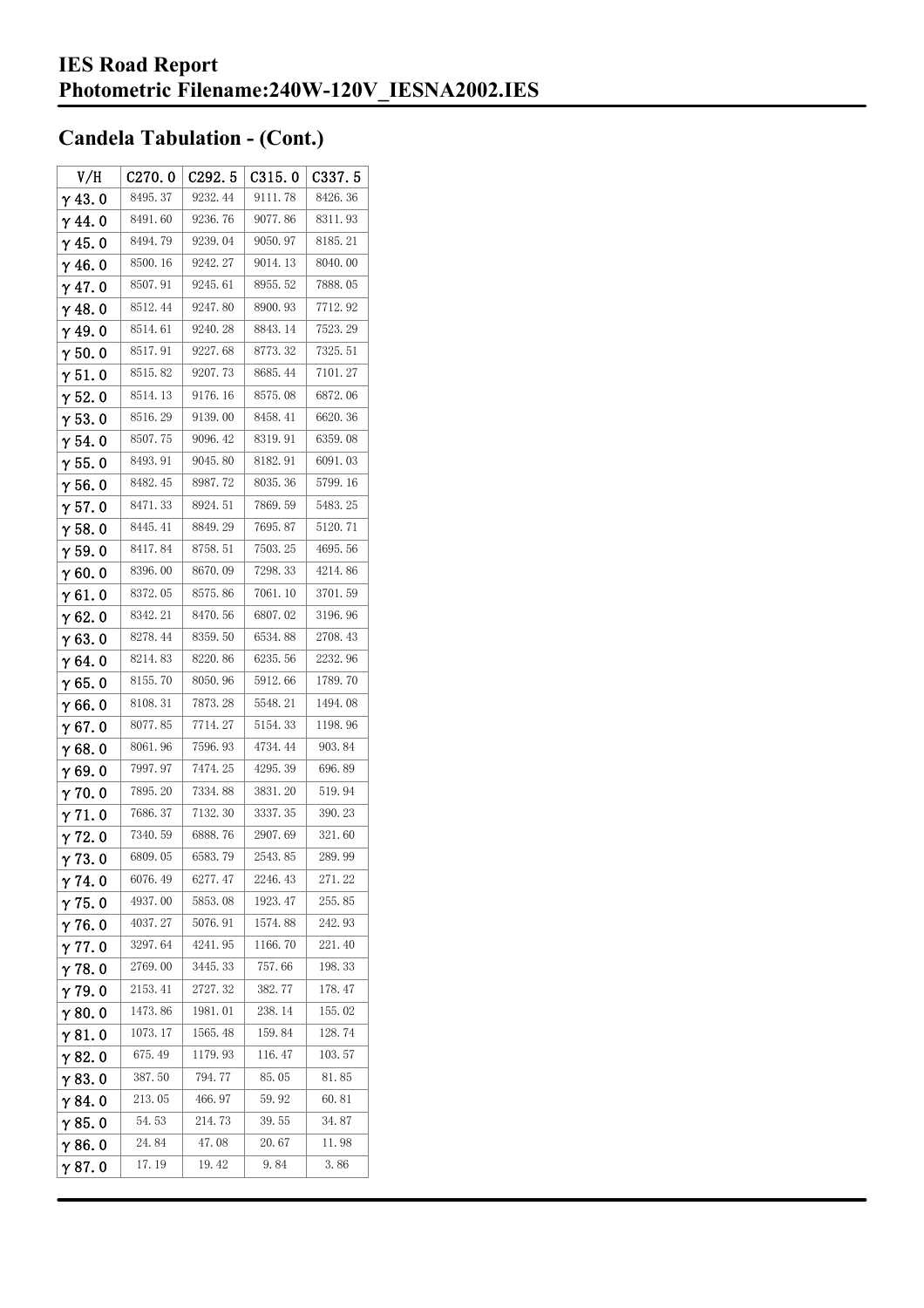| V/H             | C270.0 | C292.5 | C315.0 | C337.5 |
|-----------------|--------|--------|--------|--------|
| $\gamma$ 88. 0  | 14.18  | 14.72  | 6.24   | 1.84   |
| γ89.0           | 11.89  | 12.31  | 4.93   | 0.72   |
| $\gamma$ 90.0   | 11.44  | 11.60  | 4.49   | 0.51   |
| $\gamma$ 91. 0  | 11.24  | 11.14  | 4.33   | 0.41   |
| γ92.0           | 11.23  | 10.83  | 4.27   | 0.36   |
| $\gamma$ 93.0   | 11.48  | 10.72  | 4.27   | 0.36   |
| $\gamma$ 94.0   | 11.93  | 10.67  | 4.27   | 0.45   |
| $\gamma$ 95.0   | 12.49  | 10.67  | 4.22   | 0.51   |
| γ96.0           | 12.90  | 10.52  | 4.27   | 0.51   |
| $\gamma$ 97.0   | 13.49  | 10.52  | 4.42   | 0.76   |
| $\gamma$ 98.0   | 14.06  | 10.52  | 4.37   | 1.01   |
| γ99.0           | 14.61  | 10.52  | 4.52   | 1.16   |
| $\gamma$ 100. 0 | 15.13  | 10.57  | 4.63   | 1.32   |
| $\gamma$ 101.0  | 15.73  | 10.82  | 4.68   | 1.57   |
| $\gamma$ 102.0  | 16.17  | 11.07  | 4.97   | 1.87   |
| $\gamma$ 103. 0 | 16.83  | 11.27  | 5.19   | 1.98   |
| $\gamma$ 104.0  | 17.49  | 11.78  | 5.34   | 2.18   |
| $\gamma$ 105. 0 | 18.05  | 12.44  | 5.59   | 2.54   |
| $\gamma$ 106. 0 | 18.77  | 12.75  | 5.99   | 2.83   |
| $\gamma$ 107. 0 | 19.32  | 13.34  | 6.30   | 3.09   |
| $\gamma$ 108.0  | 19.87  | 13.80  | 6.51   | 3.45   |
| $\gamma$ 109.0  | 20.13  | 14.21  | 6.76   | 3.60   |
| $\gamma$ 110. 0 | 20.53  | 14.41  | 6.92   | 3.70   |
| γ111.0          | 20.74  | 14.92  | 7.07   | 3.80   |
| $\gamma$ 112. 0 | 20.69  | 15.02  | 7.37   | 3.95   |
| $\gamma$ 113.0  | 20.84  | 15.07  | 7.62   | 4.05   |
| γ 114. 0        | 21. 24 | 15.17  | 7.93   | 4.21   |
| $\gamma$ 115.0  | 21.35  | 15.17  | 8.19   | 4.26   |
| $\gamma$ 116. 0 | 21.35  | 15.17  | 8.29   | 4.01   |
| γ117.0          | 21.35  | 15.17  | 8.44   | 3.61   |
| $\gamma$ 118. 0 | 21.35  | 15. 17 | 8.54   | 3.55   |
| $\gamma$ 119.0  | 21.50  | 15.12  | 8.80   | 4.71   |
| $\gamma$ 120.0  | 21.45  | 15.02  | 8.85   | 5.80   |
| $\gamma$ 121.0  | 21.45  | 15.02  | 8.80   | 6.32   |
| $\gamma$ 122.0  | 21.50  | 15.02  | 8.80   | 6.64   |
| $\gamma$ 123.0  | 21.30  | 15.02  | 8.85   | 6.89   |
| γ 124. 0        | 20.95  | 15.02  | 5.42   | 7.20   |
| $\gamma$ 125. 0 | 20.79  | 15.02  | 8.42   | 7.40   |
| $\gamma$ 126. 0 | 20.79  | 15.02  | 8.39   | 7.55   |
| $\gamma$ 127.0  | 20.64  | 15.07  | 8.39   | 7.66   |
| $\gamma$ 128. 0 | 20.59  | 14.82  | 8.39   | 7.81   |
| γ 129. 0        | 20.19  | 14.32  | 8.44   | 7.91   |
| $\gamma$ 130. 0 | 19.63  | 13.96  | 8.39   | 8.06   |
| γ131.0          | 19.08  | 13.36  | 8.24   | 8.36   |
| $\gamma$ 132. 0 | 18.43  | 13.06  | 7.99   | 8.52   |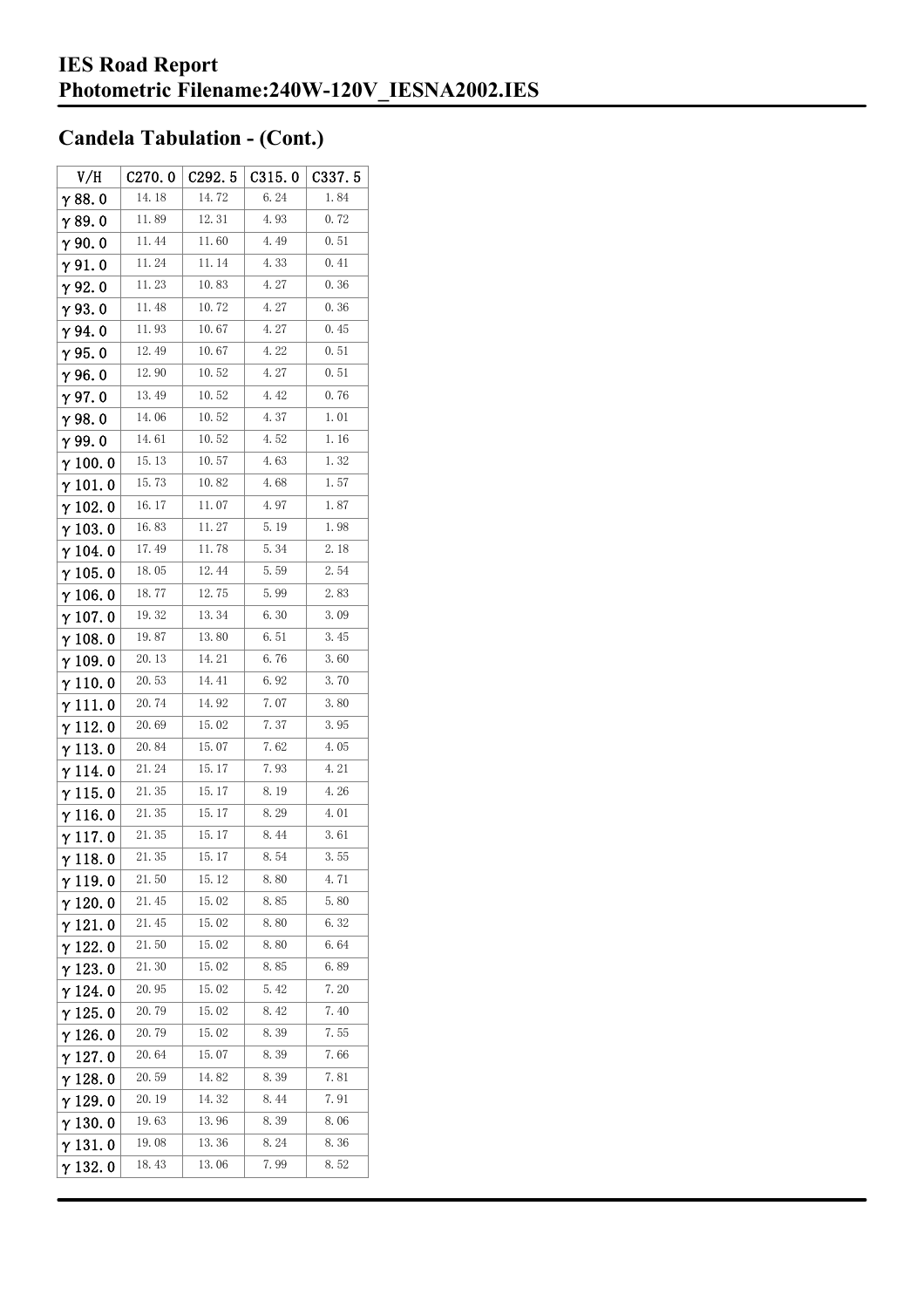| V/H             | C270.0 | C292.5 | C315.0 | C <sub>3</sub> 37.5 |
|-----------------|--------|--------|--------|---------------------|
| $\gamma$ 133. 0 | 17.92  | 12.80  | 8.04   | 8.67                |
| $\gamma$ 134.0  | 17.61  | 12.45  | 7.99   | 8.88                |
| $\gamma$ 135.0  | 17.21  | 12.25  | 7.99   | 9.22                |
| γ136.0          | 17.05  | 12.24  | 7.79   | 9.23                |
| $\gamma$ 137. 0 | 16.85  | 12.24  | 7.68   | 9.33                |
| $\gamma$ 138. 0 | 16.75  | 12.24  | 7.58   | 9.43                |
| $\gamma$ 139.0  | 16.59  | 12.19  | 7.48   | 9.63                |
| γ 140. 0        | 16.49  | 11.94  | 7.48   | 9.69                |
| $\gamma$ 141. 0 | 16.14  | 11.29  | 7.43   | 10.04               |
| γ142.0          | 15.99  | 10.88  | 7.48   | 10.14               |
| $\gamma$ 143.0  | 15.84  | 10.67  | 7.58   | 10.14               |
| γ 144. 0        | 15.48  | 10.52  | 7.78   | 10.14               |
| $\gamma$ 145. 0 | 15.28  | 10.47  | 8.08   | 10.19               |
| γ146.0          | 14.93  | 10.32  | 8.49   | 10.64               |
| γ 147. 0        | 14.73  | 10.27  | 8.69   | 10.75               |
| γ148.0          | 14.47  | 10.27  | 9.00   | 10.80               |
| $\gamma$ 149.0  | 14.37  | 10.17  | 9.50   | 10.90               |
| $\gamma$ 150.0  | 14.12  | 10.07  | 10.07  | 11.06               |
| γ151.0          | 14.06  | 10.01  | 10.66  | 11. 11              |
| $\gamma$ 152.0  | 13.57  | 10.01  | 10.98  | 11.30               |
| $\gamma$ 153. 0 | 13.10  | 10.01  | 11.18  | 11.51               |
| $\gamma$ 154. 0 | 12.71  | 10.06  | 11.49  | 11.91               |
| $\gamma$ 155. 0 | 12.15  | 10.11  | 11.64  | 12.07               |
| γ 156. 0        | 11.74  | 10.12  | 11.75  | 12.27               |
| $\gamma$ 157. 0 | 11.54  | 10.12  | 11.85  | 12.47               |
| $\gamma$ 158. 0 | 11.48  | 10.12  | 12.00  | 12.53               |
| $\gamma$ 159. 0 | 11.48  | 10.12  | 12.00  | 12.68               |
| $\gamma$ 160.0  | 11.68  | 10.12  | 12.20  | 12.73               |
| $\gamma$ 161. 0 | 12.27  | 10.31  | 12.61  | 12.83               |
| γ 162. 0        | 12.49  | 10.37  | 12.76  | 12.88               |
| $\gamma$ 163. 0 | 12.55  | 10.57  | 13. 21 | 12.88               |
| $\gamma$ 164. 0 | 12.64  | 10.87  | 13.32  | 13.08               |
| $\gamma$ 165. 0 | 12.60  | 11.03  | 13.38  | 12.83               |
| $\gamma$ 166. 0 | 12.60  | 11.27  | 13.53  | 12.29               |
| $\gamma$ 167.0  | 13.50  | 11.88  | 14.09  | 12.12               |
| $\gamma$ 168.0  | 14.10  | 12.43  | 14.89  | 12.92               |
| $\gamma$ 169.0  | 14.21  | 13.04  | 15.25  | 14.13               |
| $\gamma$ 170.0  | 14.66  | 13.49  | 15.51  | 15.21               |
| $\gamma$ 171.0  | 15.07  | 13.65  | 15.81  | 15.61               |
| $\gamma$ 172.0  | 15.23  | 14.01  | 16.07  | 15.72               |
| $\gamma$ 173. 0 | 15.23  | 14.11  | 16.27  | 15.77               |
| γ 174. 0        | 15.23  | 14.46  | 16.43  | 15.88               |
| $\gamma$ 175.0  | 15.67  | 14.91  | 16.53  | 15.98               |
| $\gamma$ 176.0  | 15.88  | 15.22  | 16.68  | 16.12               |
| $\gamma$ 177. 0 | 15.88  | 15.47  | 16.73  | 16.28               |